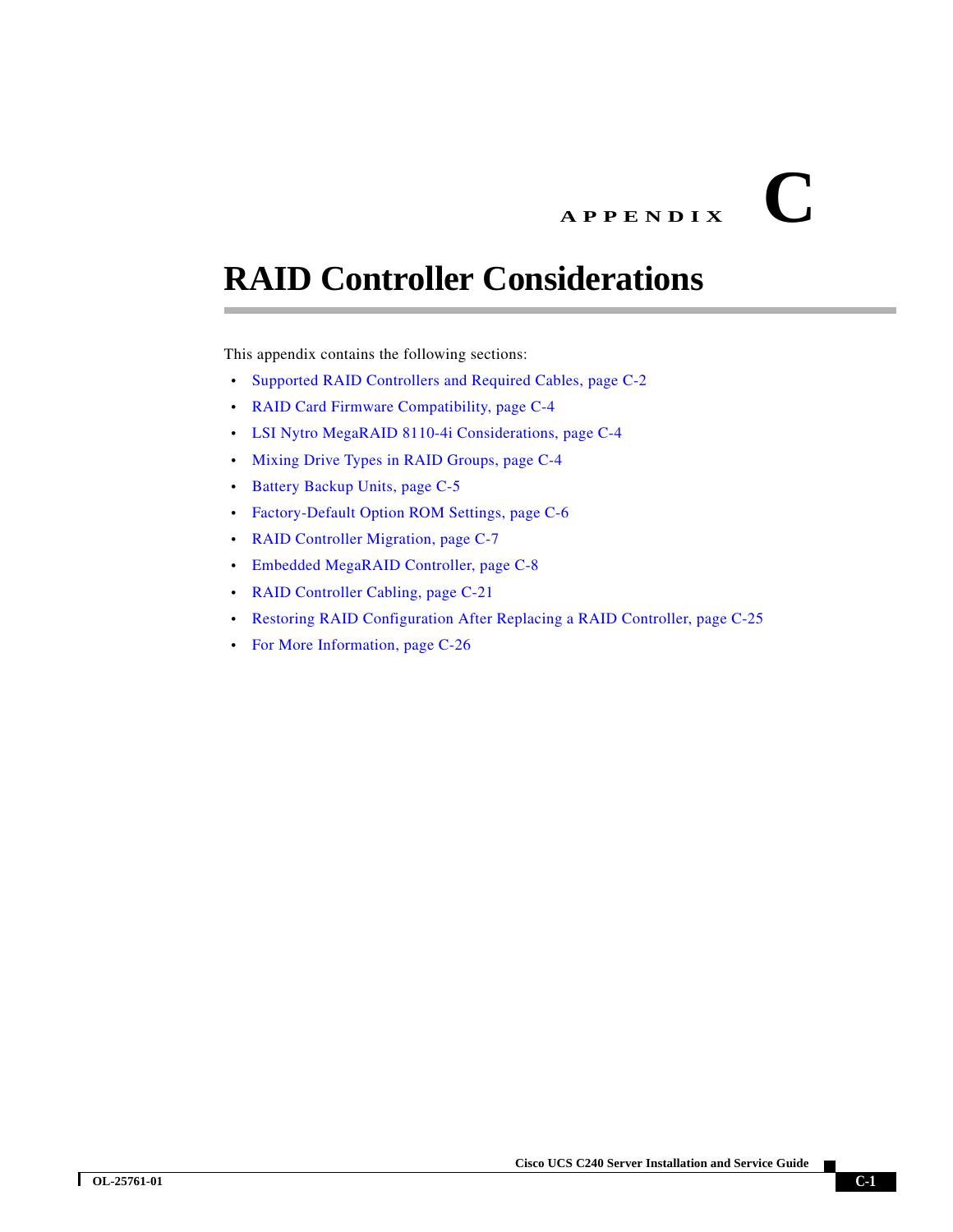# <span id="page-1-0"></span>**Supported RAID Controllers and Required Cables**

This server supports the RAID controller options, cable requirements, and RAID backup units shown in Table C-1.

Λ

**Caution** Do not mix controller types in the server. Do not use the embedded MegaRAID controller and a hardware RAID controller card at the same time. This is not supported and could result in data loss.



**Note** This server supports up to two PCIe-style RAID controllers. Do not mix controller types in the server.



**Note** The SAS expander is required for the SFF 24-drive option and the LFF 12-drive option. The SFF 16-drive option does not use the SAS expander.

**Note** The embedded RAID option is available only with the SFF 16-drive backplane. It does not operate through an expander.

| Table C-1 | Cisco UCS C240 RAID Options |
|-----------|-----------------------------|
|-----------|-----------------------------|

| Controller                                                                            | <b>Style</b> | <b>Maximum Drives</b>                                                                                                    | SCPM <sup>1</sup> | <b>RAID</b><br><b>Levels</b> | <b>Required Cables</b>                                                                                                                                                                                 |
|---------------------------------------------------------------------------------------|--------------|--------------------------------------------------------------------------------------------------------------------------|-------------------|------------------------------|--------------------------------------------------------------------------------------------------------------------------------------------------------------------------------------------------------|
| Embedded $RAID2$                                                                      | Onboard      | 4 SATA internal<br>(default)<br>SFF/no expander:<br>٠<br>8 SAS internal <sup>3</sup>                                     | No                | $\vert 0, 1, 5^4, 10 \vert$  | 8 drives, SFF/no expander:<br>$\bullet$<br>(kit of 4 UCSC-CABLE2)                                                                                                                                      |
| <b>Cisco UCS RAID SAS</b><br>2008M-8i:<br><b>PID UCSC-RAID-MZ-C240</b>                | Mezzanine    | SFF/expander:<br>16 internal<br>LFF/expander:<br>$\bullet$<br>12 internal<br>SFF/no expander:<br>$\bullet$<br>8 internal | No                | 0, 1, 1E, 10                 | 16 drives SFF/expander:<br>$\bullet$<br>(kit pair UCSC-CABLE6)<br>12 drives, LFF/expander:<br>$\bullet$<br>(kit pair UCSC-CABLE4)<br>8 drives, SFF/no expander:<br>$\bullet$<br>(kit of 4 UCSC-CABLE2) |
| Cisco UCS RAID SAS<br>2008M-8i:<br>PID UCSC-RAID-11-C240<br>(Includes RAID $5 & 50$ ) | Mezzanine    | SFF/expander:<br>16 internal<br>LFF/expander:<br>$\bullet$<br>12 internal<br>SFF/no expander:<br>٠<br>8 internal         | No                | 0, 1, 1E, 5,<br>10, 50       | 16 drives SFF/expander:<br>$\bullet$<br>(kit pair UCSC-CABLE6)<br>12 drives, LFF/expander:<br>$\bullet$<br>(kit pair UCSC-CABLE4)<br>8 drives, SFF/no expander:<br>$\bullet$<br>(kit of 4 UCSC-CABLE2) |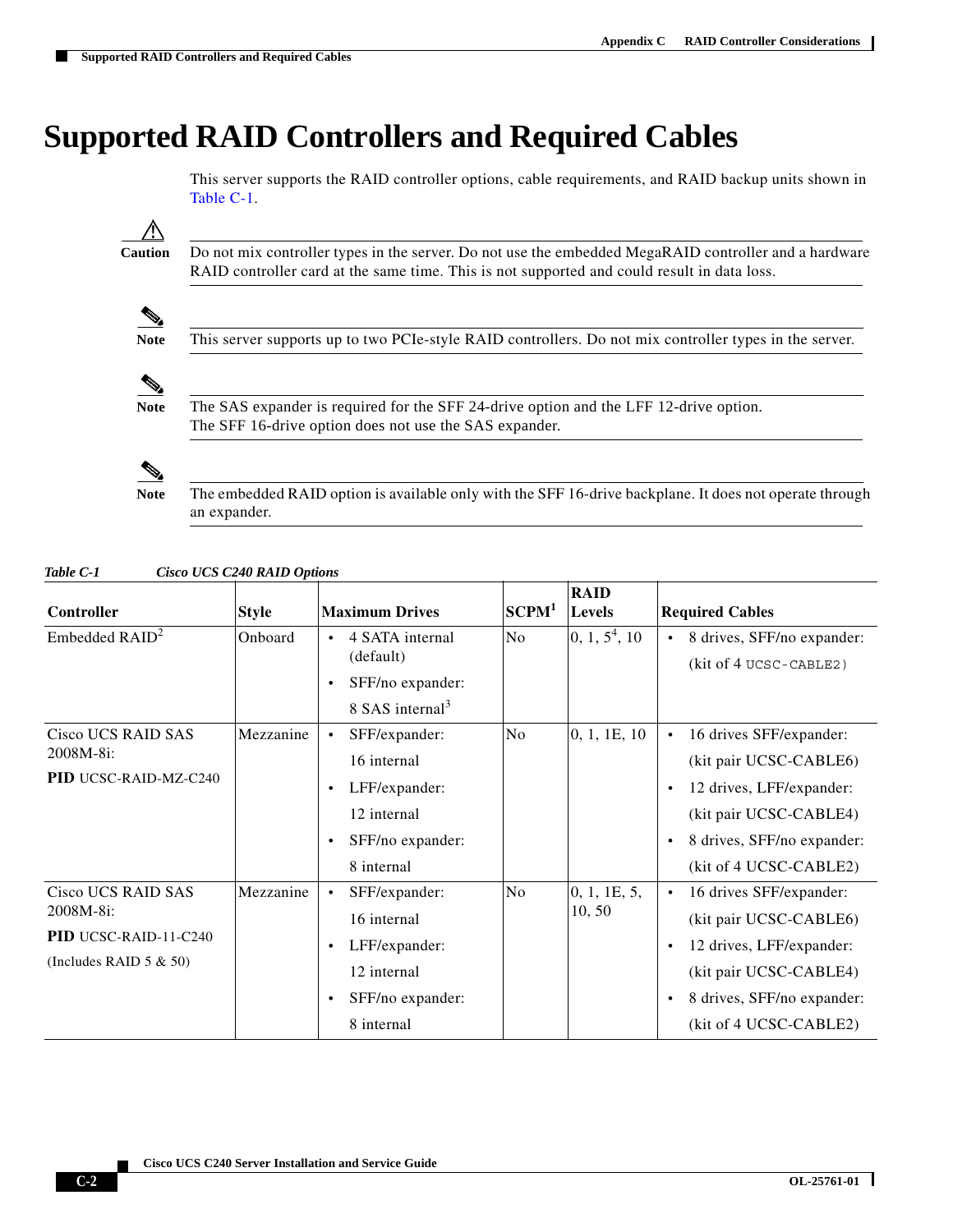|                               |              | $\cos\theta$ $\cos\theta$ $\sin\theta$ $\cos\theta$ $\cos\theta$ |                   | <b>RAID</b>               |                                       |  |  |
|-------------------------------|--------------|------------------------------------------------------------------|-------------------|---------------------------|---------------------------------------|--|--|
| Controller                    | <b>Style</b> | <b>Maximum Drives</b>                                            | SCPM <sup>1</sup> | Levels                    | <b>Required Cables</b>                |  |  |
| <b>LSI MegaRAID SAS</b>       | PCIe         | SFF/expander:<br>$\bullet$                                       | <b>SCPM</b>       | 0, 1, 5, 6,               | 24 drives, SFF/expander:<br>$\bullet$ |  |  |
| 9266CV-8i                     |              | 24 internal                                                      |                   | 10, 50, 60                | (kit pair UCSC-CABLE6)                |  |  |
|                               |              | LFF/expander:<br>$\bullet$                                       |                   |                           | 12 drives, LFF/expander:<br>$\bullet$ |  |  |
|                               |              | 12 internal                                                      |                   |                           | (kit pair UCSC-CABLE4)                |  |  |
|                               |              | SFF/no expander:<br>$\bullet$                                    |                   |                           | 8 drives, no expander:<br>$\bullet$   |  |  |
|                               |              | 8 internal or                                                    |                   |                           | (kit of 4 UCSC-CABLE2)                |  |  |
|                               |              | 16 internal with dual<br>controllers                             |                   |                           | 16 drives, no expander:<br>$\bullet$  |  |  |
|                               |              |                                                                  |                   |                           | (kit of 4 UCSC-CABLE2)                |  |  |
| LSI MegaRAID SAS              | PCIe         | SFF/expander:                                                    | No                | 0, 1, 5, 6,               | 24 drives, SFF/expander:<br>$\bullet$ |  |  |
| 9271-8i                       |              | 24 internal                                                      |                   | 10, 50, 60                | (kit pair UCSC-CABLE6)                |  |  |
|                               |              | LFF/expander:<br>$\bullet$                                       |                   |                           | 12 drives, LFF/expander:<br>$\bullet$ |  |  |
|                               |              | 12 internal                                                      |                   |                           | (kit pair UCSC-CABLE4)                |  |  |
|                               |              | SFF/no expander:<br>$\bullet$                                    |                   |                           | 8 drives, no expander:<br>$\bullet$   |  |  |
|                               |              | 8 internal or                                                    |                   |                           | (kit of 4 UCSC-CABLE2)                |  |  |
|                               |              | 16 internal with dual<br>controllers                             |                   |                           | 16 drives, no expander:<br>$\bullet$  |  |  |
|                               |              |                                                                  |                   |                           | (kit of 4 UCSC-CABLE2)                |  |  |
| LSI MegaRAID SAS<br>9271CV-8i | PCIe         | SFF/expander:<br>$\bullet$                                       | <b>SCPM</b>       | 0, 1, 5, 6,               | 24 drives, SFF/expander:<br>$\bullet$ |  |  |
|                               |              | 24 internal                                                      |                   | 10, 50, 60                | (kit pair UCSC-CABLE6)                |  |  |
|                               |              | LFF/expander:<br>$\bullet$                                       |                   |                           | 12 drives, LFF/expander:<br>$\bullet$ |  |  |
|                               |              | 12 internal                                                      |                   |                           | (kit pair UCSC-CABLE4)                |  |  |
|                               |              | SFF/no expander:<br>$\bullet$                                    |                   |                           | 8 drives, no expander:<br>$\bullet$   |  |  |
|                               |              | 8 internal or                                                    |                   |                           | (kit of 4 UCSC-CABLE2)                |  |  |
|                               |              | 16 internal with dual<br>controllers                             |                   |                           | 16 drives, no expander:<br>$\bullet$  |  |  |
|                               |              |                                                                  |                   |                           | (kit of 4 UCSC-CABLE2)                |  |  |
| LSI Nytro MegaRAID            | PCIe         | SFF/expander:                                                    | <b>SCPM</b>       | 0, 1, 5, 6,<br>10, 50, 60 | 24 drives, SFF/expander:<br>$\bullet$ |  |  |
| $8110-4i^5$                   |              | 24 internal                                                      |                   |                           | (kit pair UCSC-CABLE6)                |  |  |
|                               |              | LFF/expander:<br>$\bullet$                                       |                   |                           | 12 drives, LFF/expander:<br>$\bullet$ |  |  |
|                               |              | 12 internal                                                      |                   |                           | (kit pair UCSC-CABLE4)                |  |  |
| LSI MegaRAID SAS<br>9285CV-8e | PCIe         | 8 external                                                       | <b>SCPM</b>       | 0, 1, 5, 6,<br>10, 50, 60 | Not sold by Cisco                     |  |  |
| LSI MegaRAID SAS<br>9286CV-8e | PCIe         | 8 external                                                       | <b>SCPM</b>       | 0, 1, 5, 6,<br>10, 50, 60 | Not sold by Cisco                     |  |  |

| Table C-1 |  |  | Cisco UCS C240 RAID Options (continued) |
|-----------|--|--|-----------------------------------------|
|           |  |  |                                         |

1. SCPM = SuperCap power module (RAID backup unit). See [Battery Backup Units, page C-5](#page-4-0).

2. The embedded RAID controller must be enabled in the BIOS.

3. Embedded RAID SAS drive control requires an optional SCU ROM upgrade chip to be installed on the motherboard.

4. Embedded RAID 5 support requires an optional software key.

5. See [LSI Nytro MegaRAID 8110-4i Considerations, page C-4](#page-3-0).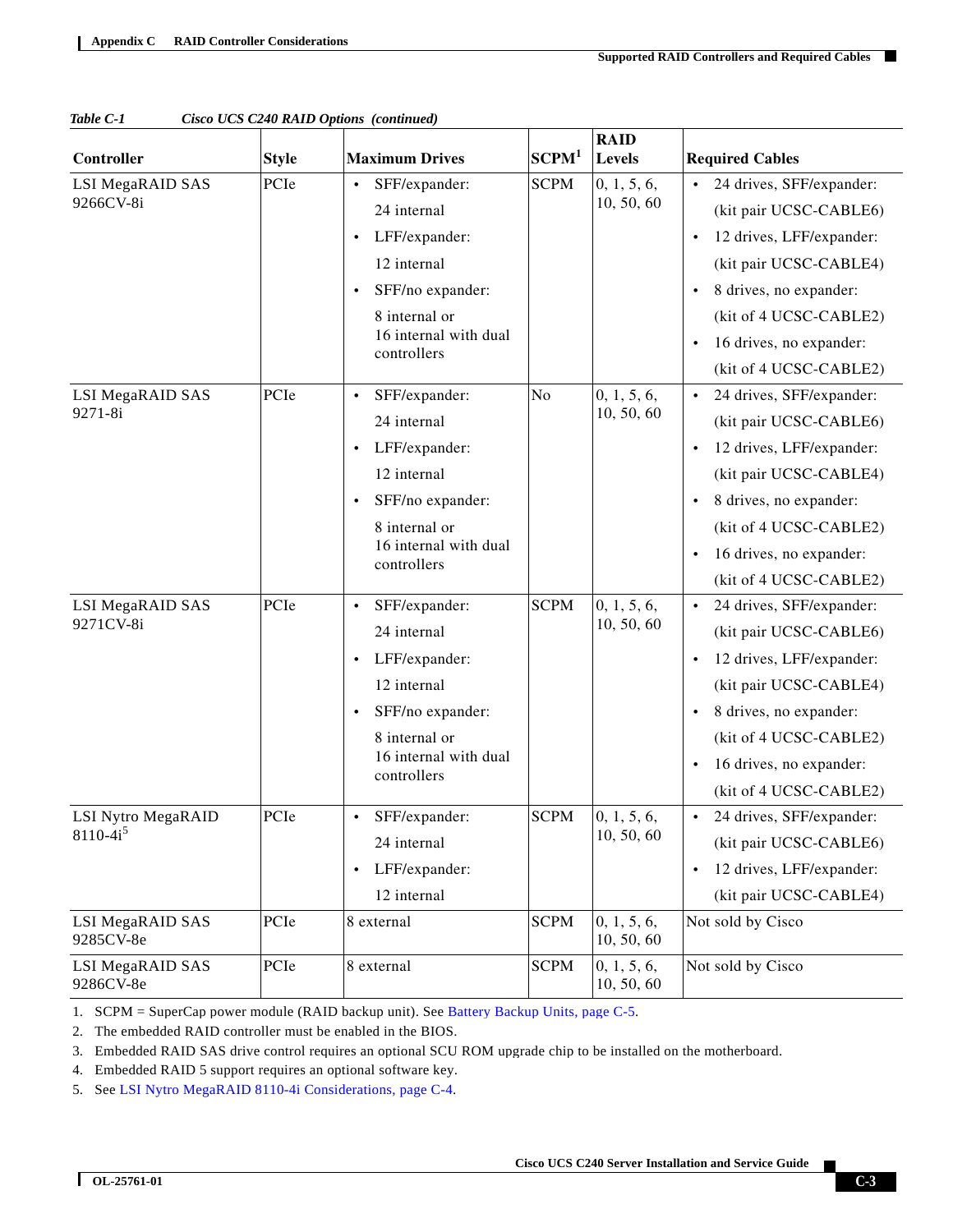# <span id="page-3-2"></span>**RAID Card Firmware Compatibility**

If the PCIe card that you are installing is a RAID controller card, firmware on the RAID controller must be verified for compatibility with the current Cisco IMC and BIOS versions that are installed on the server. If not compatible, upgrade or downgrade the RAID controller firmware accordingly using the Host Upgrade Utility (HUU) for your firmware release to bring it to a compatible level.

See the HUU guide for your Cisco IMC release for instructions on downloading and using the utility to bring server components to compatible levels: [HUU Guides](http://www.cisco.com/c/en/us/support/servers-unified-computing/ucs-c-series-rack-servers/products-user-guide-list.html)

# <span id="page-3-0"></span>**LSI Nytro MegaRAID 8110-4i Considerations**

Note the following restrictions regarding support of the LSI Nytro MegaRAID 8110-4i card in this server:

- **•** This card is not supported with the SFF 16-drive direct-connect backplane version of the server.
- This card is supported only in slot 3 of the server.
- **•** This card is supported only in dual-CPU configurations.
- **•** This card is supported only with hard disk drives (not solid state drives).
- **•** This card cannot coexist with any installed GPU card.
- **•** This card cannot coexist with multiple RAID controllers.

# <span id="page-3-3"></span><span id="page-3-1"></span>**Mixing Drive Types in RAID Groups**

[Table C-2](#page-3-3) lists the technical capabilities for mixing hard disk drive (HDD) and solid state drive (SSD) types in a RAID group. However, see the best practices recommendations that follow for the best performance.

| Table C-2 | <b>Drive Type Mixing in RAID Groups</b> |
|-----------|-----------------------------------------|
|-----------|-----------------------------------------|

| <b>Mix of Drive Types</b><br>in RAID Group | Allowed?       |
|--------------------------------------------|----------------|
| SAS HDD + SATA HDD                         | Yes            |
| SAS SSD + SATA SSD                         | Yes            |
| $HDD + SSD$                                | $\overline{N}$ |

#### **Best Practices For Mixing Drive Types in RAID Groups**

For the best performance, follow these guidelines:

- **•** Use either all SAS or all SATA drives in a RAID group.
- **•** Use the same capacity for each drive in the RAID group.
- **•** Never mix HDDs and SSDs in the same RAID group.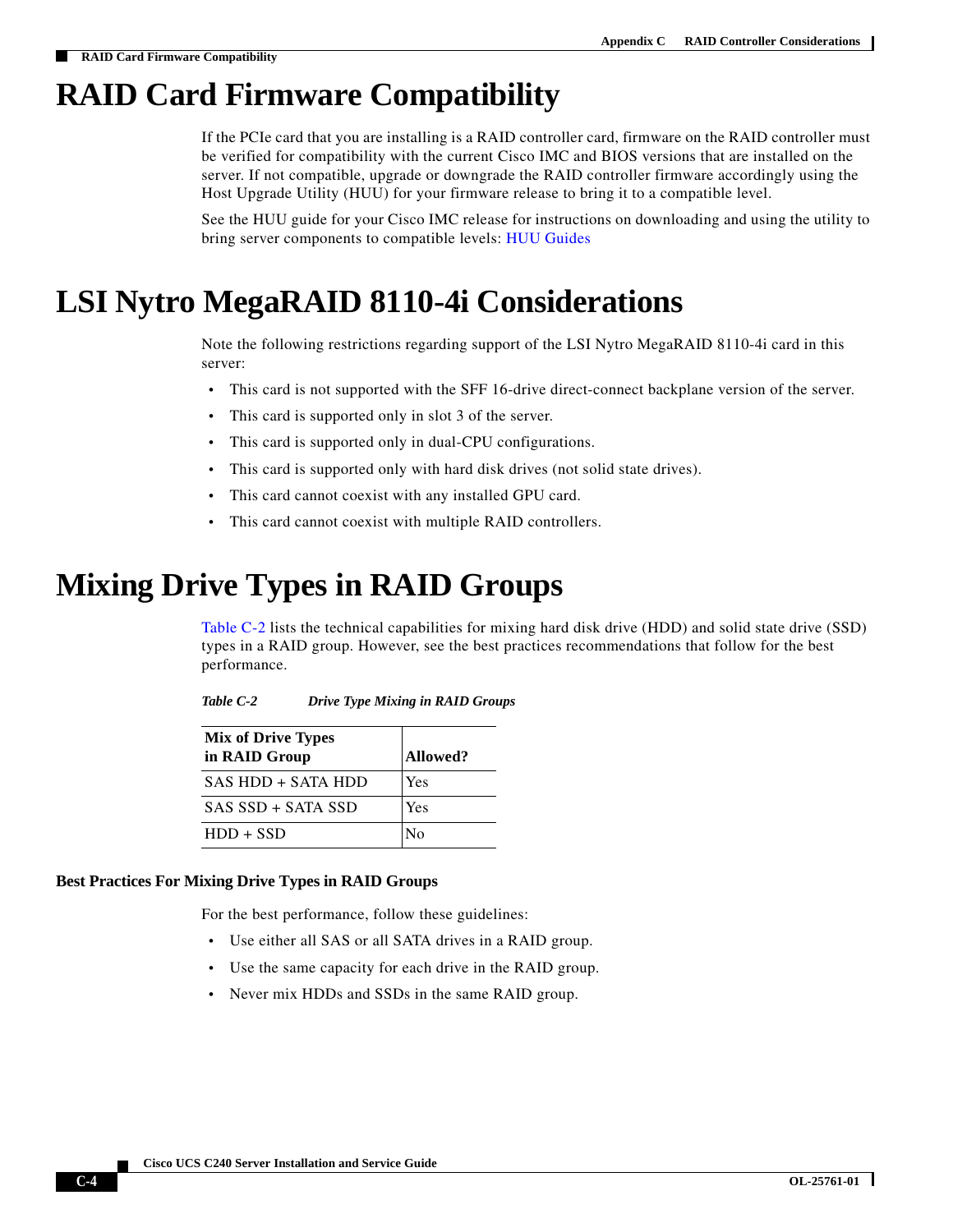## <span id="page-4-0"></span>**Battery Backup Units**

This server supports installation of up to two RAID battery backup units (BBUs) or SuperCap power modules (SCPMs). The units mount to clips on the removable air baffle (see Figure 3-37).

The SCPM provides approximately 3 years of backup for the disk write-back cache DRAM in the case of sudden power loss by offloading the cache to the NAND flash.

For RAID backup unit replacement instructions, see Replacing the SuperCap Power Module, page 3-67.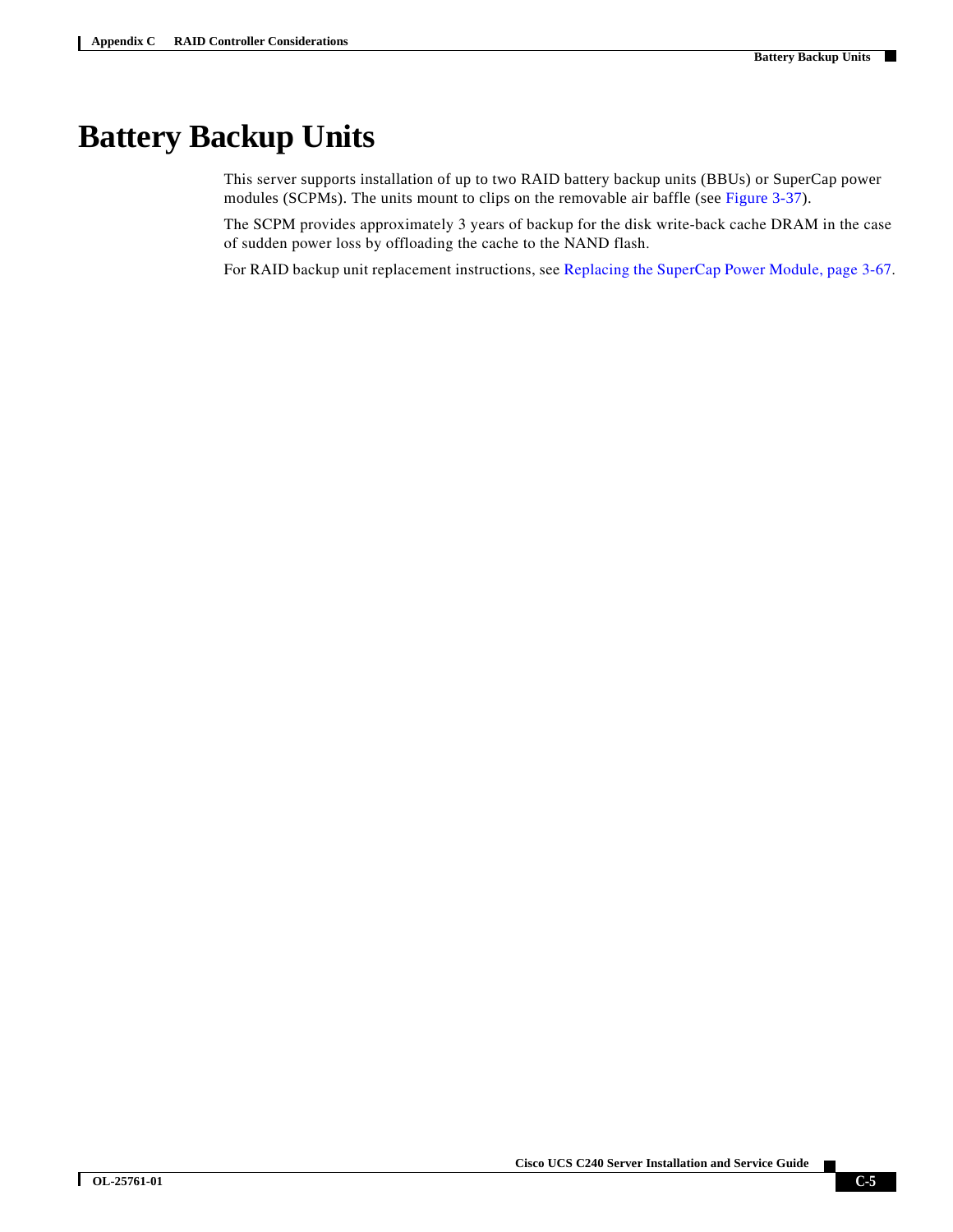# <span id="page-5-0"></span>**Factory-Default Option ROM Settings**

[Table C-3](#page-5-1) describes the option ROM (OPROM) settings for card slots that are made at the factory for various configurations. The version of server and the number of CPUs affect the OPROM settings.

⋟

**Note** If an option is listed as "not allowed" in [Table C-3](#page-5-1), that is because it is not supported in the particular configuration described in that table row. See the footnotes below the table for more information.

| <b>Server Version</b>               | # of<br><b>CPUs</b> | <b>Embedded</b><br><b>SW RAID</b><br><b>Enabled?</b> | Mezz. RAID<br>Controller<br>Installed? | Internal <sup>1</sup><br><b>PCIe RAID</b><br><b>Controller 1</b><br>Installed? | <b>Internal</b><br><b>PCIe RAID</b><br><b>Controller 2</b><br>Installed? | External <sup>2</sup><br><b>PCIe RAID</b><br>Controller<br>Installed? |
|-------------------------------------|---------------------|------------------------------------------------------|----------------------------------------|--------------------------------------------------------------------------------|--------------------------------------------------------------------------|-----------------------------------------------------------------------|
| C240 SFF 24 HDD/<br>C240 LFF 12 HDD | $\mathbf{1}$        | <b>Not</b><br>allowed <sup>3</sup>                   | Not allowed <sup>4</sup>               | Installed:<br>PCIe slot 3<br>enabled <sup>5</sup>                              | Not allowed                                                              | Not allowed                                                           |
| C240 SFF 24 HDD/<br>C240 LFF 12 HDD | $\overline{2}$      | Not allowed                                          | Installed:<br>connector<br>enabled     | Not allowed                                                                    | Not allowed                                                              | Allowed                                                               |
| C240 SFF 24 HDD/<br>C240 LFF 12 HDD | $\overline{2}$      | Not allowed                                          | Not allowed                            | Installed:<br>PCIe slot 4<br>enabled                                           | Not allowed                                                              | Allowed                                                               |
| <b>C240 SFF 16 HDD</b>              | $\mathbf{1}$        | <b>Enabled</b>                                       | Not allowed <sup>6</sup>               | Not allowed                                                                    | Not allowed                                                              | Not allowed                                                           |
| <b>C240 SFF 16 HDD</b>              | $\mathbf{1}$        | Not allowed                                          | Not allowed                            | Installed:<br>PCIe slot 3<br>enabled                                           | Not allowed                                                              | Not allowed                                                           |
| C240 SFF 16 HDD                     | $\overline{2}$      | <b>Enabled</b>                                       | Not allowed                            | Not allowed                                                                    | Not allowed                                                              | Not allowed                                                           |
| C240 SFF 16 HDD                     | $\overline{2}$      | Not allowed                                          | Installed:<br>connector<br>enabled     | Not allowed                                                                    | Not allowed                                                              | Allowed                                                               |
| <b>C240 SFF 16 HDD</b>              | 2                   | Not allowed                                          | Not allowed                            | Installed:<br>PCIe slot 4<br>enabled                                           | Absent                                                                   | Allowed                                                               |
| <b>C240 SFF 16 HDD</b>              | 2                   | Not allowed                                          | Not allowed                            | Installed:<br>PCIe slot 4<br>enabled                                           | Installed:<br>PCIe slot 3<br>enabled                                     | Allowed                                                               |

<span id="page-5-1"></span>*Table C-3 Cisco UCS C240 Factory-Default Option ROM Settings*

1. Internal controller refers to a RAID controller card with internal connectors.

2. External controller refers to a RAID controller card with external connectors.

- 3. The embedded SW RAID controller is supported only with the 16 HDD direct-connect backplane. It is not supported with an expander.
- 4. In a single-CPU configuration, the mezzanine card slot is not supported.
- 5. In a single-CPU configuration, PCIe slots 4 and 5 are not supported.

6. You cannot use the embedded SW RAID and HW RAID (mezzanine or PCIe card) at the same time.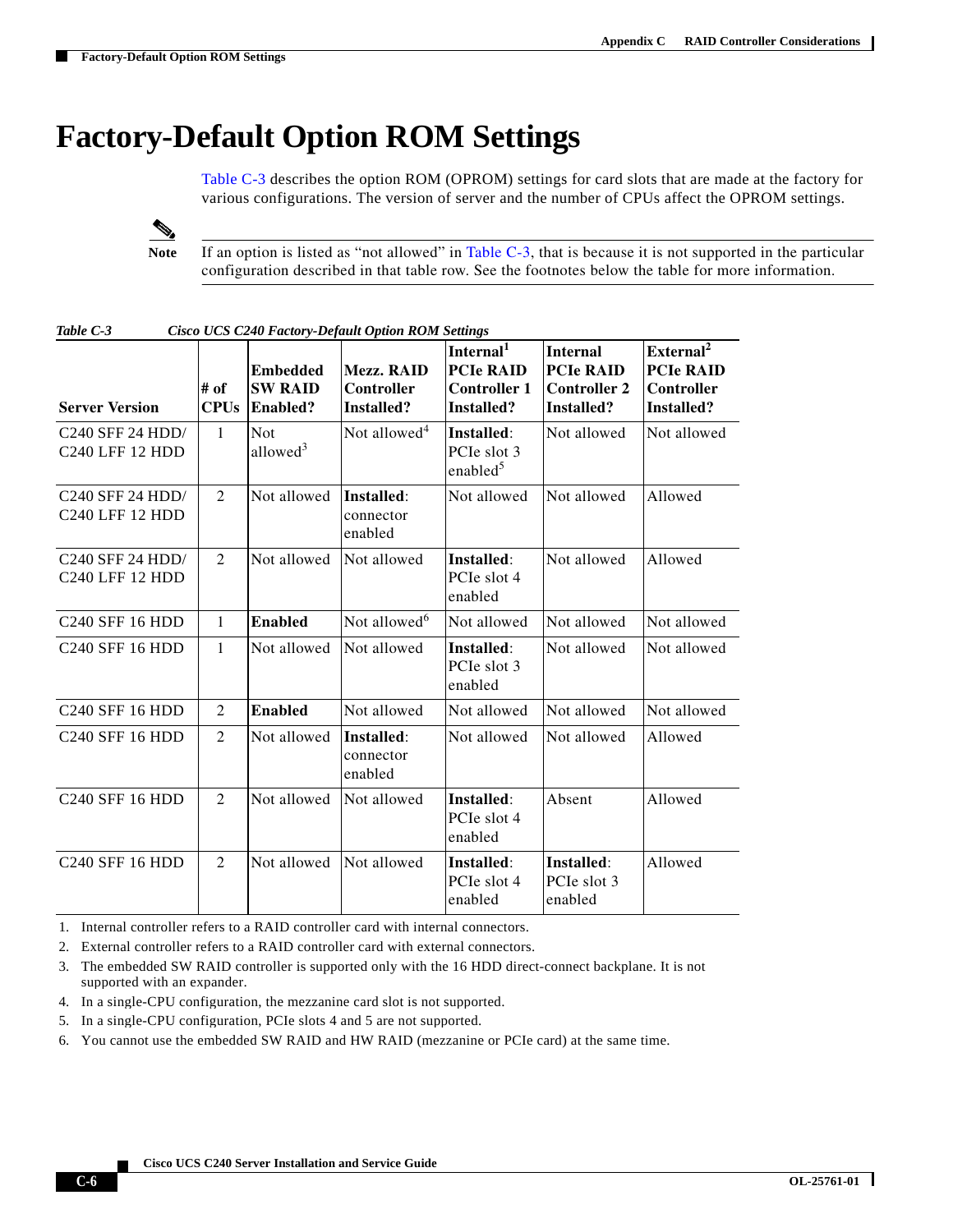# <span id="page-6-1"></span><span id="page-6-0"></span>**RAID Controller Migration**

This server supports hardware RAID (mezzanine and PCIe controller cards) and embedded software RAID. See [Table C-4](#page-6-1) for which migrations are allowed and a summary of migration steps.

*Table C-4 RAID Controller Migration*

| <b>Starting RAID Controller</b>                           | <b>Migrate to HW RAID Allowed?</b>                                                                                                                                                                                                                                                                                       | <b>Migrate to SW RAID Allowed?</b>                       |
|-----------------------------------------------------------|--------------------------------------------------------------------------------------------------------------------------------------------------------------------------------------------------------------------------------------------------------------------------------------------------------------------------|----------------------------------------------------------|
| None (no drives)                                          | Allowed                                                                                                                                                                                                                                                                                                                  | Allowed                                                  |
| <b>Onboard SCU Storage</b><br>support is Disabled in BIOS | Install card.<br>1.<br>Install cables.<br>2.                                                                                                                                                                                                                                                                             | Install desired upgrade<br>1.<br>modules to motherboard. |
|                                                           |                                                                                                                                                                                                                                                                                                                          | Enable SCU storage support<br>2.<br>in BIOS.             |
|                                                           |                                                                                                                                                                                                                                                                                                                          | Install cables.<br>3.                                    |
| <b>Embedded SW RAID</b>                                   |                                                                                                                                                                                                                                                                                                                          | Not applicable                                           |
| <b>Onboard SCU Storage</b><br>support is Enabled in BIOS  | Data migration from<br><b>Caution</b><br>SW RAID to HW RAID<br>is <i>not</i> supported and<br>could result in data loss.<br>Allowed only <i>before</i> there is data<br>on the drives; data migration is not<br>supported.<br>1. Disable SCU storage support<br>in BIOS.<br>Install card.<br>2.<br>Install cables.<br>3. |                                                          |
| <b>HW RAID</b>                                            | Not applicable                                                                                                                                                                                                                                                                                                           | Not allowed                                              |
| <b>Onboard SCU Storage</b><br>support is Disabled in BIOS |                                                                                                                                                                                                                                                                                                                          |                                                          |

**Cisco UCS C240 Server Installation and Service Guide**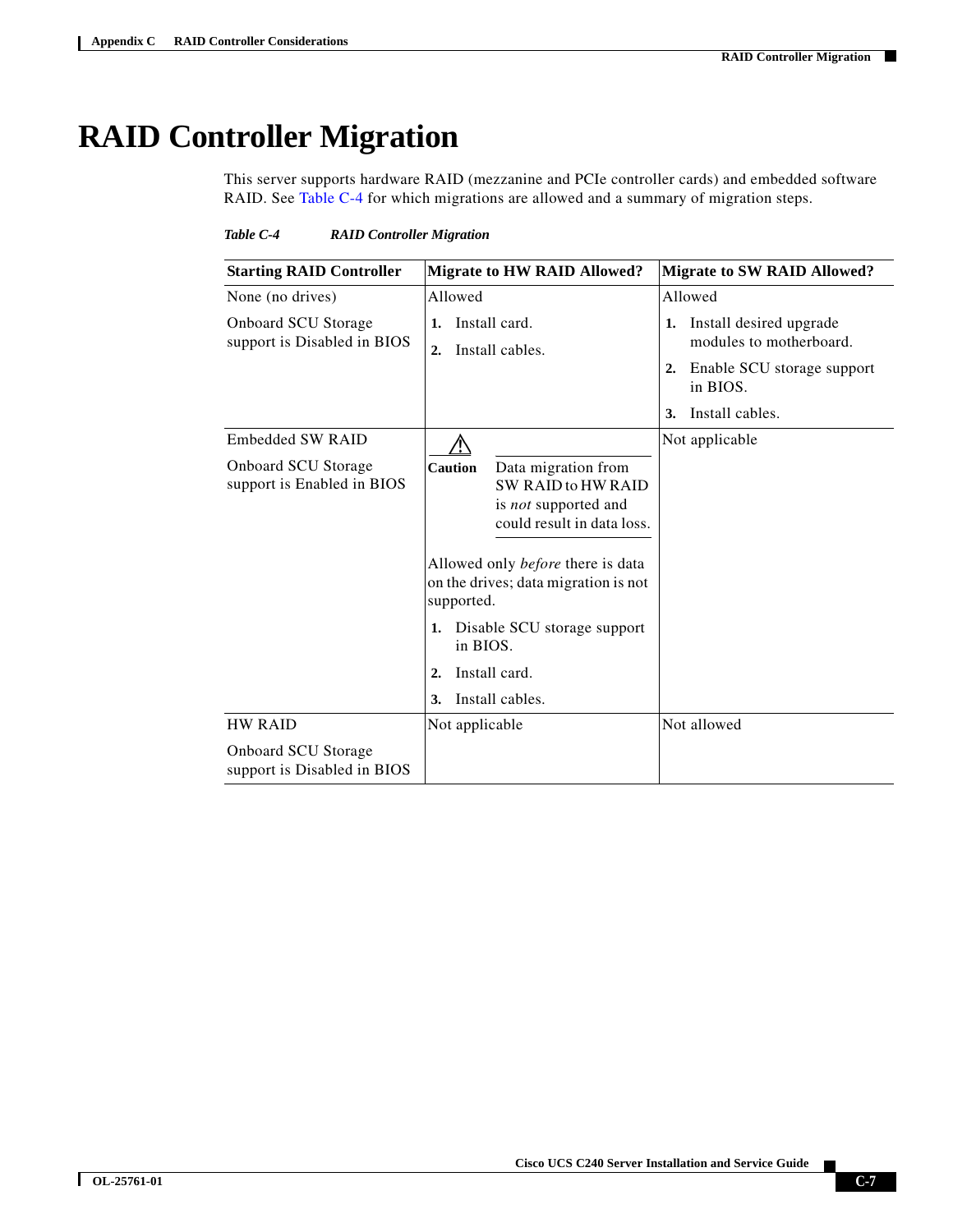# <span id="page-7-0"></span>**Embedded MegaRAID Controller**

**Note** VMware ESX/ESXi or any other virtualized environments are not supported for use with the embedded MegaRAID controller.

**Note** The Microsoft Windows Server 2016 Hyper-V hypervisor is supported for use with the embedded MegaRAID controller. Other hypervisors such as Xen and KVM are not supported.



**Note** The embedded RAID option is available only with the SFF 16-drive backplane. It does not operate through an expander.

This server includes an embedded MegaRAID controller with two mini-SAS connectors on the motherboard.

- The default setting for this embedded controller is SATA RAID 0, 1, and 10 support for up to four SATA drives.
- **•** You can upgrade this to support to SAS RAID 0, 1, and 10 support for up to eight SAS drives by installing a Storage Controller Unit (SCU) upgrade ROM chip on the motherboard. See [Installing a](#page-9-0)  [SCU Upgrade ROM Module For Embedded RAID SAS Support, page C-10.](#page-9-0)
- **•** You can further upgrade this support by adding SAS RAID 5 support with an optional software key. See [Installing a Software RAID Key Module for Embedded RAID 5 Support, page C-12](#page-11-0).
- **•** When you order the server with this controller, the controller is enabled in the BIOS. Instructions for enabling the controller are included for the case in which a server is reset to defaults (Disabled). See [Enabling the Embedded RAID Controller in the BIOS, page C-12.](#page-11-1)



**Note** You cannot downgrade from using a RAID controller card to using the embedded controller (see [RAID](#page-6-0)  [Controller Migration, page C-7](#page-6-0)). Instructions for installing upgrade modules and enabling the embedded controller in the BIOS are included here for those upgrading a server with no RAID controller or drives.



**Caution** Data migration from SW RAID (embedded RAID) to HW RAID (a controller card) is *not* supported and could result in data loss. Migrations from SW RAID to HW RAID are supported only *before* there is data on the drives, or the case in which there are no drives in the server (see [RAID Controller Migration,](#page-6-0)  [page C-7\)](#page-6-0).

- **•** You can migrate from using the embedded controller to using a RAID card only *before* there is data on the drives. In this case, you must disable the embedded controller. See [Disabling the Embedded](#page-12-0)  [RAID Controller in the BIOS, page C-13.](#page-12-0)
- **•** The required drivers for this controller are already installed and ready to use with the LSI SWRAID Configuration Utility. However, if you will use this controller with Windows or Linux, you must download and install additional drivers for those operating systems. See [Installing LSI MegaSR](#page-12-1)  [Drivers For Windows and Linux, page C-13](#page-12-1).

This section contains the following topics:

**•** [Notes on Supported Embedded MegaRAID Levels, page C-9](#page-8-0)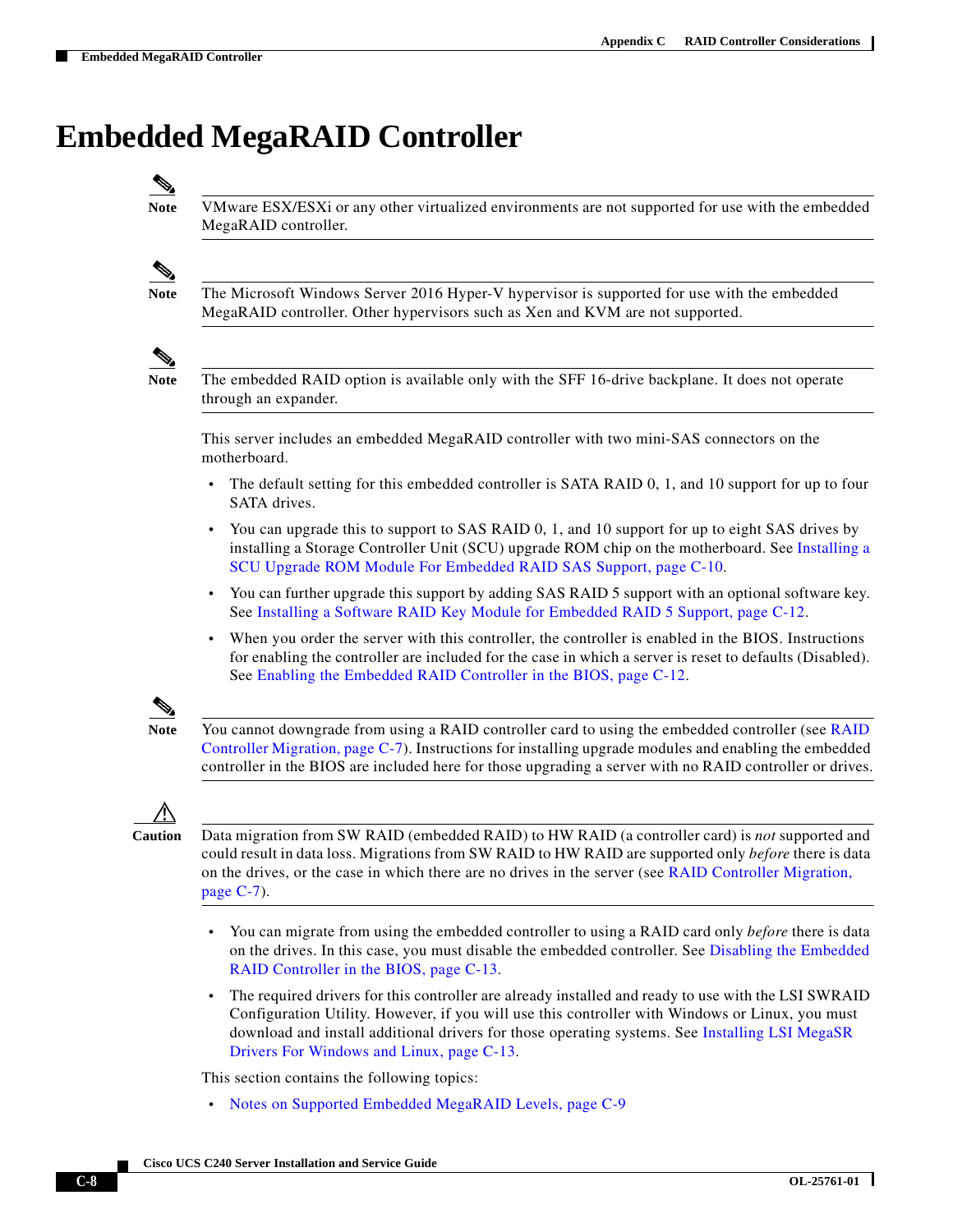- **•** [Installing a SCU Upgrade ROM Module For Embedded RAID SAS Support, page C-10](#page-9-0)
- **•** [Installing a Software RAID Key Module for Embedded RAID 5 Support, page C-12](#page-11-0)
- **•** [Enabling the Embedded RAID Controller in the BIOS, page C-12](#page-11-1)
- **•** [Disabling the Embedded RAID Controller in the BIOS, page C-13](#page-12-0)
- **•** [Launching the LSI Embedded RAID Configuration Utility, page C-13](#page-12-2)
- **•** [Installing LSI MegaSR Drivers For Windows and Linux, page C-13](#page-12-1)

### <span id="page-8-0"></span>**Notes on Supported Embedded MegaRAID Levels**

The following RAID levels are supported by the embedded MegaRAID controller.

- **•** RAID 0—You can configure a RAID 0 virtual drive (VD) using one or more physical drives (PDs). This level supports up to eight VDs and PDs.
- RAID 1—A RAID 1 VD is configured from only two PDs. This level supports up to eight PDs (four RAID arrays) and eight VDs.
- **•** RAID 5—You can configure a RAID 5 VD using three or more PDs. This level supports up to eight PDs and eight VDs.
- **•** RAID 10—This is a spanned VD; that is, RAID 0 is implemented on two or more RAID 1 VDs. This level supports up to eight PDs (two to four RAID 1 volumes spanned) and one VD.



**Note** None of these RAID levels require drives of the same size. The smallest drive in the array determines the size of the VD.



**Note** An array can be divided into multiple VDs of the same RAID level, except when using RAID 10. Mixed arrays are not permitted. For example, you cannot configure a three-drive array into RAID 0 and RAID 5 VDs. Unlike RAID 0, 1, and 5, you cannot create multiple RAID 10 VDs from the same array. A single RAID 10 VD uses up the entire array.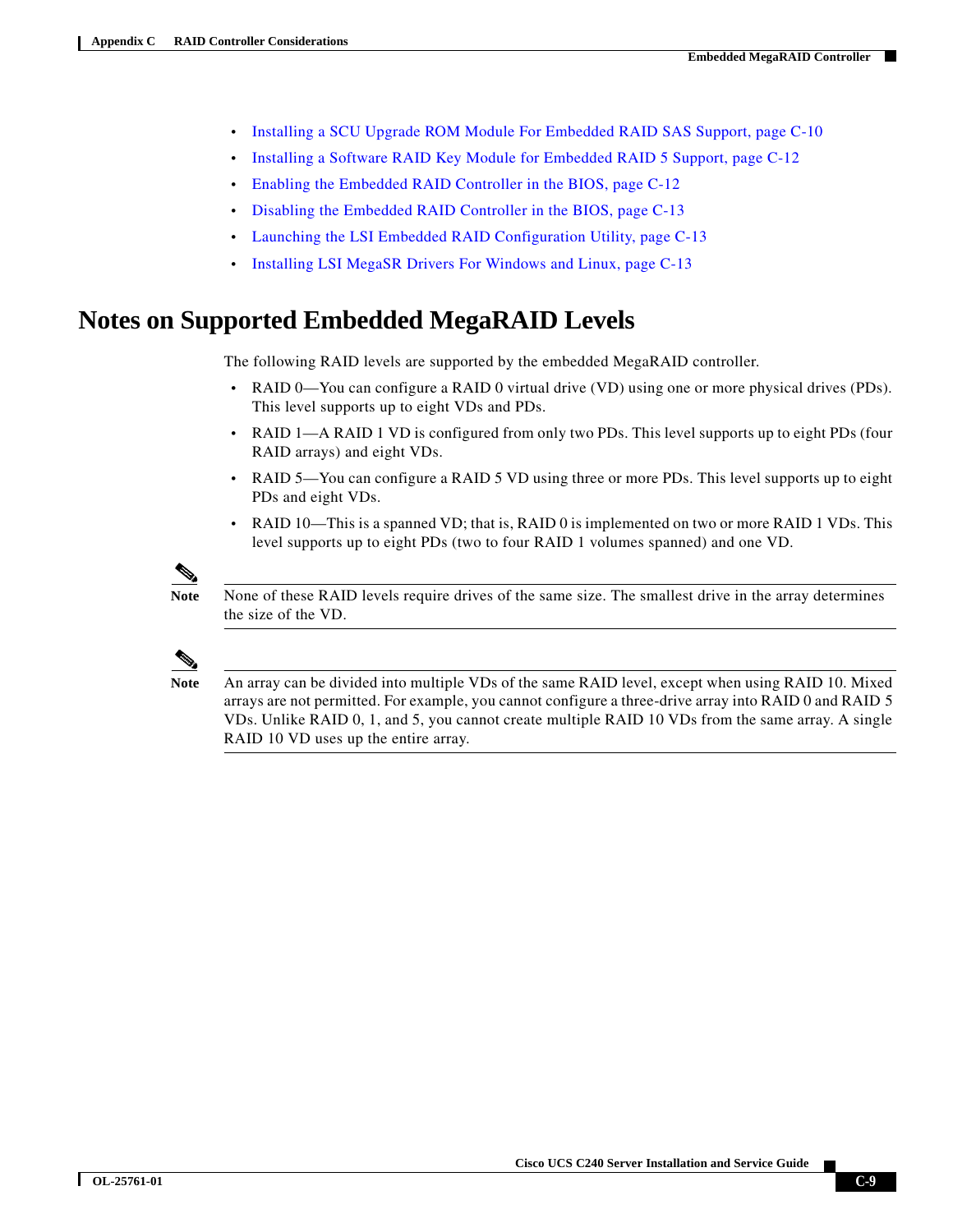### <span id="page-9-0"></span>**Installing a SCU Upgrade ROM Module For Embedded RAID SAS Support**

The SCU Upgrade ROM module contains a chip on a small circuit board. This module attaches to a motherboard header. This chip upgrades the standard four-drive SATA support to add SAS support for up to eight drives.

**Note** The Cisco PID UCSC-RAID-ROM5= includes the SCU upgrade ROM module. The Cisco PID UCSC-RAID-ROM55= includes the SCU upgrade ROM module and the RAID 5 key.

To install a SCU upgrade ROM module, follow these steps:

- **Step 1** Locate the header labelled "PCH UPGRD SKU ROM" under any cables that are routed along the chassis wall (see [Figure C-1](#page-10-0)).
- **Step 2** Align the connector on the SCU upgrade ROM module with the pins on the header, then gently push the connector onto the pins.
- **Step 3** Replace the top cover.
- **Step 4** Replace the server in the rack, replace cables, and then power on the server by pressing the **Power** button.
- **Step 5** Continue with either [Installing a Software RAID Key Module for Embedded RAID 5 Support, page C-12](#page-11-0) or [Enabling the Embedded RAID Controller in the BIOS, page C-12](#page-11-1).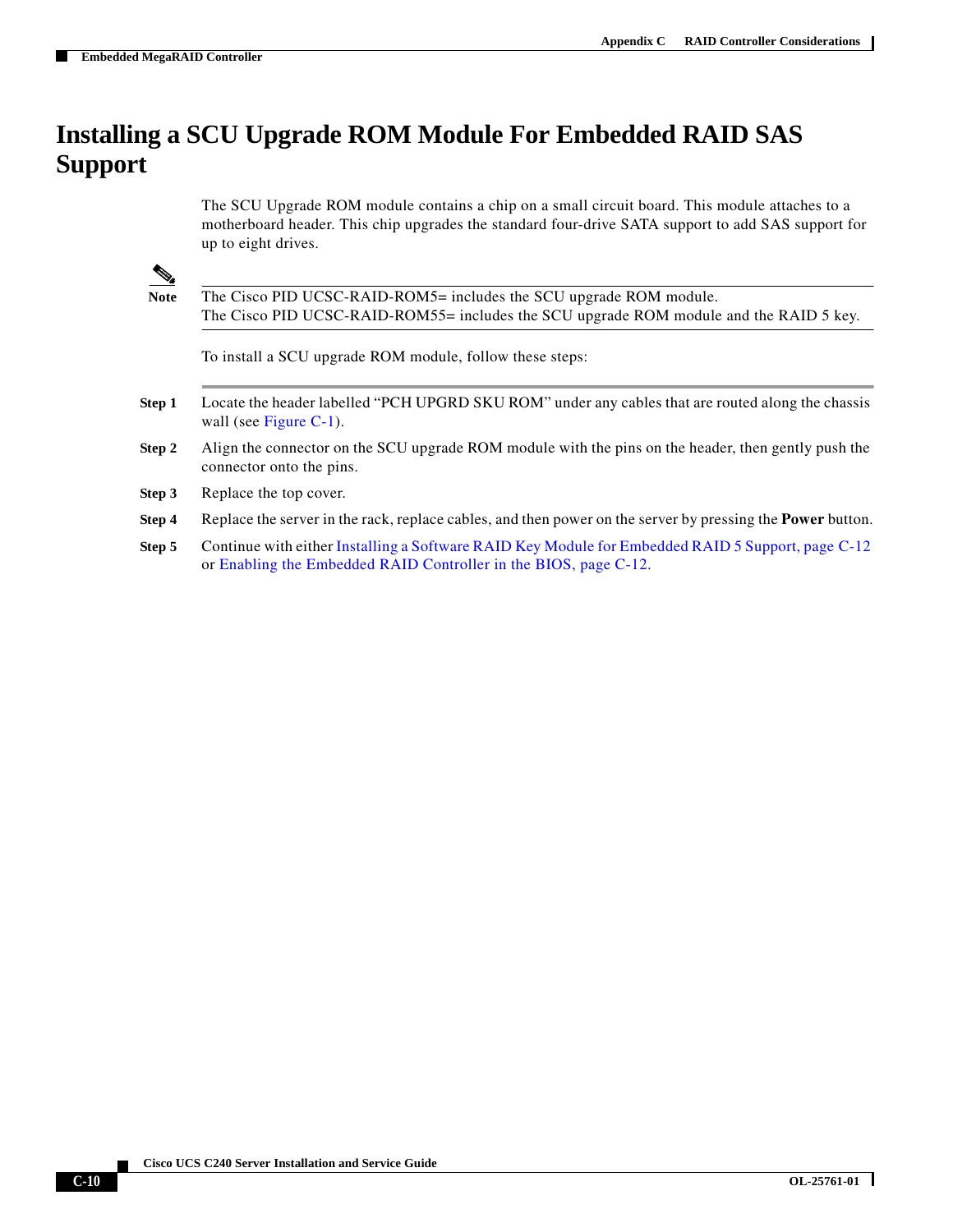

<span id="page-10-0"></span>*Figure C-1 SCU Upgrade ROM and RAID 5 Key Header Locations on Motherboard*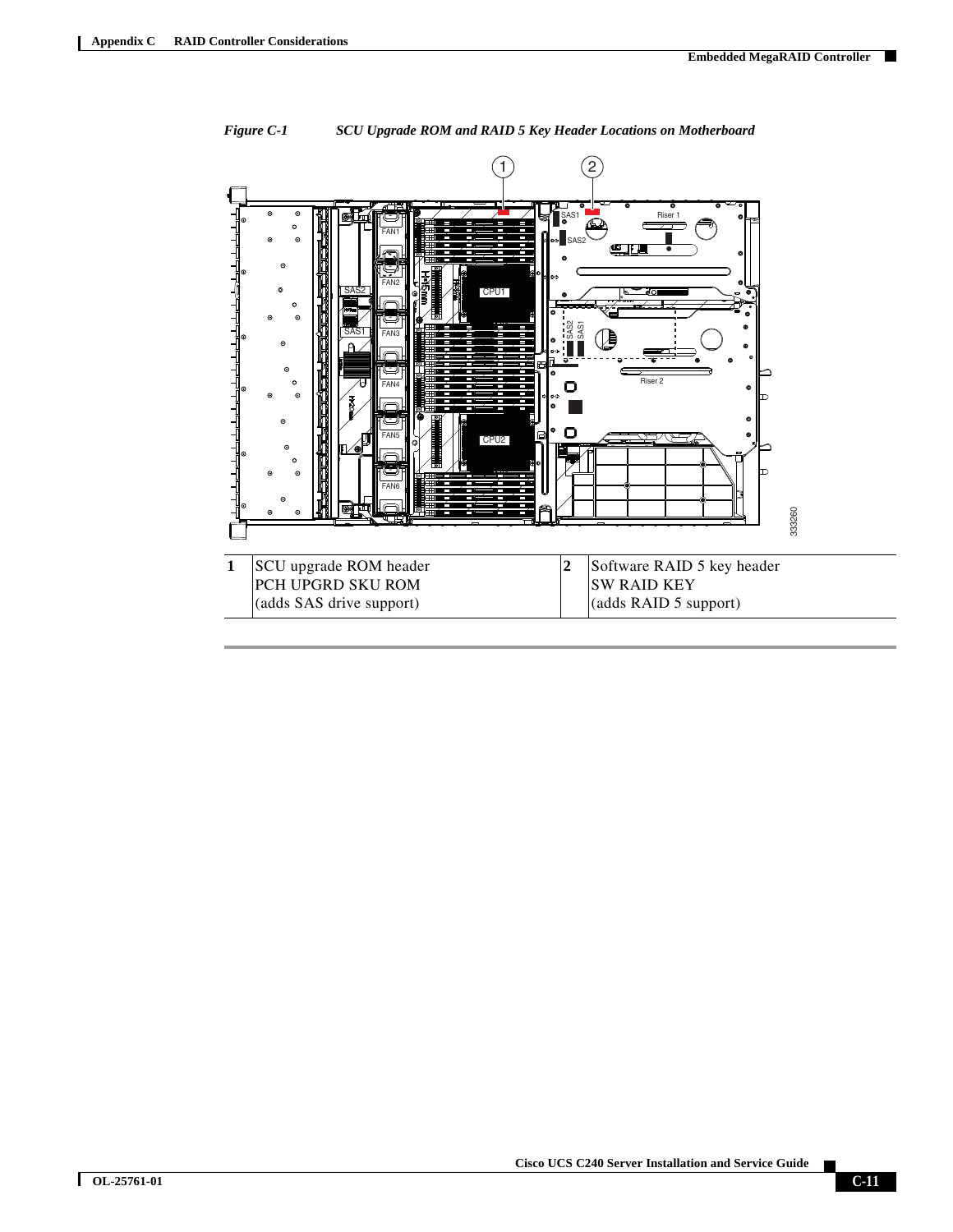### <span id="page-11-0"></span>**Installing a Software RAID Key Module for Embedded RAID 5 Support**

The software RAID key module contains a chip on a small circuit board. This module attaches to a motherboard header. This chip upgrades SAS support to add RAID 5 support (RAID 0, 1, 5, and 10 for up to eight drives).

**Note** You must have the SCU upgrade ROM module installed before you can use this module.

To install a RAID 5 software key module, follow these steps:

- **Step 1** Locate the header that is labeled "SW RAID KEY" (see [Figure C-1](#page-10-0)).
- **Step 2** Install the RAID 5 software key module onto the pins of the header.
- **Step 3** Replace the top cover.
- **Step 4** Replace the server in the rack, replace cables, and then power on the server by pressing the **Power** button.

### <span id="page-11-1"></span>**Enabling the Embedded RAID Controller in the BIOS**

When you order the server with this controller, the controller is enabled in the BIOS at the factory.

**Note** The default setting in the BIOS for the embedded controller is Disabled. When you order the server with the embedded controller, the BIOS setting is Enabled at the factory. However, if a server is reset to defaults, this BIOS setting is reverted to Disabled. Use the procedure below to re-enable the embedded controller.

Use the following procedure to enable the LSI MegaSR drivers.

- **Step 1** Boot the server and press **F2** when prompted to enter the BIOS Setup utility.
- **Step 2** Select the **Advanced** tab, then **South Bridge**.
- **Step 3** Set Onboard SCU Storage Support to **Enabled**.
- **Step 4** Press **F10** to save your changes and exit the utility.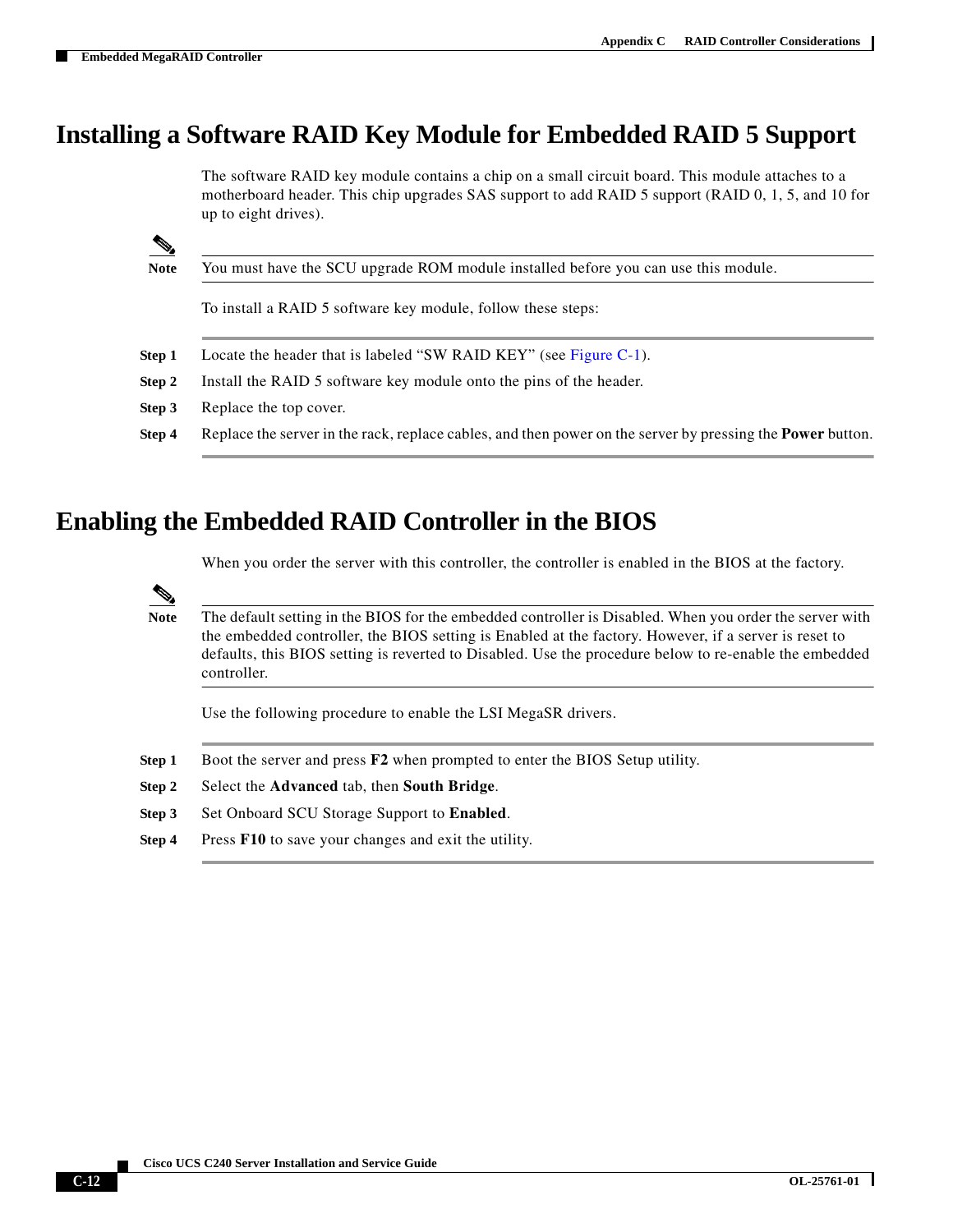### <span id="page-12-0"></span>**Disabling the Embedded RAID Controller in the BIOS**

**Caution** Data migration from SW RAID to HW RAID is *not* supported and could result in data loss. Migrations from SW RAID to HW RAID are supported only *before* there is data on the drives, or the case in which there are no drives in the server.

If you migrate from using this embedded controller to a RAID controller card, you must disable the embedded controller in the server BIOS (see caution above).

Use the following procedure to disable the LSI MegaSR drivers.

- **Step 1** Boot the server and press **F2** when prompted to enter the BIOS Setup utility.
- **Step 2** Select the **Advanced** tab, then **South Bridge**.
- **Step 3** Set Onboard SCU Storage Support to **Disabled**.
- **Step 4** Press **F10** to save your changes and exit the utility.

### <span id="page-12-2"></span>**Launching the LSI Embedded RAID Configuration Utility**

Launch the utility by pressing **Ctrl+M** when you see the prompt during system boot.

For more information about using the Embedded MegaRAID software to configure your disk arrays, see the [LSI Embedded MegaRAID Software User Guide](http://www.cisco.com/en/US/docs/unified_computing/ucs/3rd-party/lsi/erswug/guide/48712-00B_EmbMRAID_SWUG.pdf).

### <span id="page-12-1"></span>**Installing LSI MegaSR Drivers For Windows and Linux**



**Note** The required drivers for this controller are already installed and ready to use with the LSI SWRAID Configuration Utility. However, if you will use this controller with Windows or Linux, you must download and install additional drivers for those operating systems.

This section explains how to install the LSI MegaSR drivers for the following supported operating systems:

- **•** Microsoft Windows Server
- **•** Red Hat Enterprise Linux (RHEL)
- **•** SuSE Linux Enterprise Server (SLES)

For the specific supported OS versions, see the [Hardware and Software Interoperability Matrix](http://www.cisco.com/en/US/products/ps10477/prod_technical_reference_list.html) for your server release.

This section contains the following topics:

- [Downloading the LSI MegaSR Drivers, page C-14](#page-13-0)
- **•** [Microsoft Windows Driver Installation, page C-14](#page-13-1)
- **•** [Linux Driver Installation, page C-16](#page-15-0)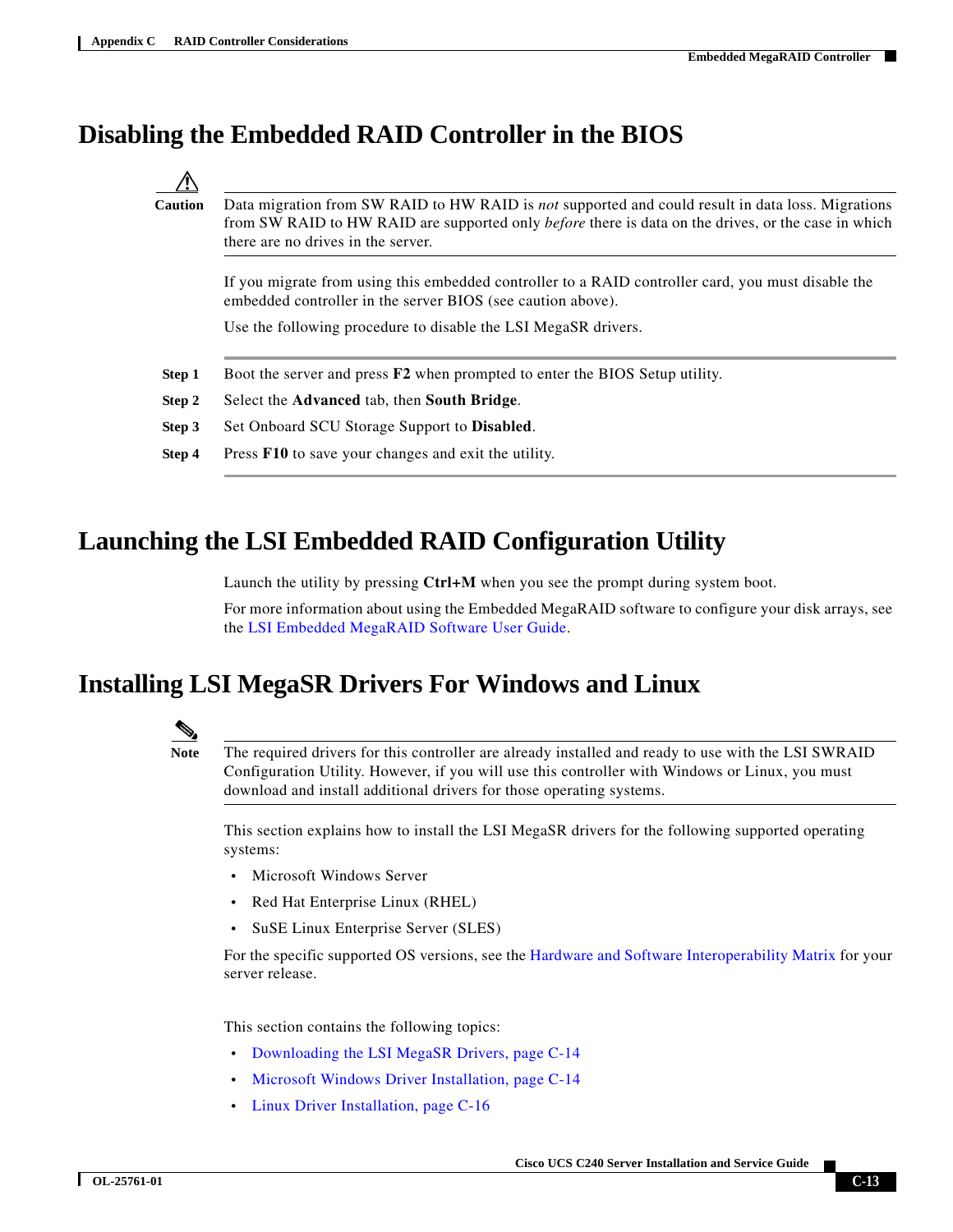#### <span id="page-13-0"></span>**Downloading the LSI MegaSR Drivers**

The MegaSR drivers are included in the C-series driver ISO for your server and OS. Download the drivers from Cisco.com:

- **Step 1** Find the drivers ISO file download for your server online and download it to a temporary location on your workstation:
	- **a.** See the following URL: **<http://www.cisco.com/cisco/software/navigator.html>**
	- **b.** Click **Unified Computing and Servers** in the middle column.
	- **c.** Click **Cisco UCS C-Series Rack-Mount Standalone Server Software** in the right-hand column.
	- **d.** Click your model of server in the right-hand column.
	- **e.** Click **Unified Computing System (UCS) Drivers**.
	- **f.** Click the release number that you are downloading.
	- **g.** Click **Download** to download the drivers ISO file.
	- **h.** Verify the information on the next page, then click **Proceed With Download**.
	- **i.** Continue through the subsequent screens to accept the license agreement and then browse to a location where you want to save the drivers ISO file.

#### <span id="page-13-1"></span>**Microsoft Windows Driver Installation**

This section explains the steps to install the LSI MegaSR driver in a Windows installation.

This section contains the following topics:

- **•** [Windows Server 2008R2 Driver Installation, page C-14](#page-13-2)
- **•** [Updating the Windows Driver, page C-15](#page-14-0)
- **•** [Linux Driver Installation, page C-16](#page-15-0)

#### <span id="page-13-2"></span>**Windows Server 2008R2 Driver Installation**

Perform the following steps to install the LSI MegaSR device driver in a new Windows Server 2008R2 operating system. The Windows operating system automatically adds the driver to the registry and copies the driver to the appropriate directory.

- **Step 1** Create a RAID drive group using the LSI SWRAID Configuration utility before you install this driver for Windows. Launch this utility by pressing **Ctrl+M** when LSI SWRAID is shown during BIOS post.
- **Step 2** Download the Cisco UCS C-Series drivers ISO, as described in Downloading the LSI MegaSR Drivers, [page C-14.](#page-13-0)
- <span id="page-13-3"></span>**Step 3** Prepare the drivers on a USB thumb drive:
	- **a.** Burn the ISO image to a disc.
	- **b.** Browse the contents of the drivers folders to the location of the embedded MegaRAID drivers: /<OS>/Storage/Intel/C600/
	- **c.** Expand the Zip file, which contains the folder with the MegaSR driver files.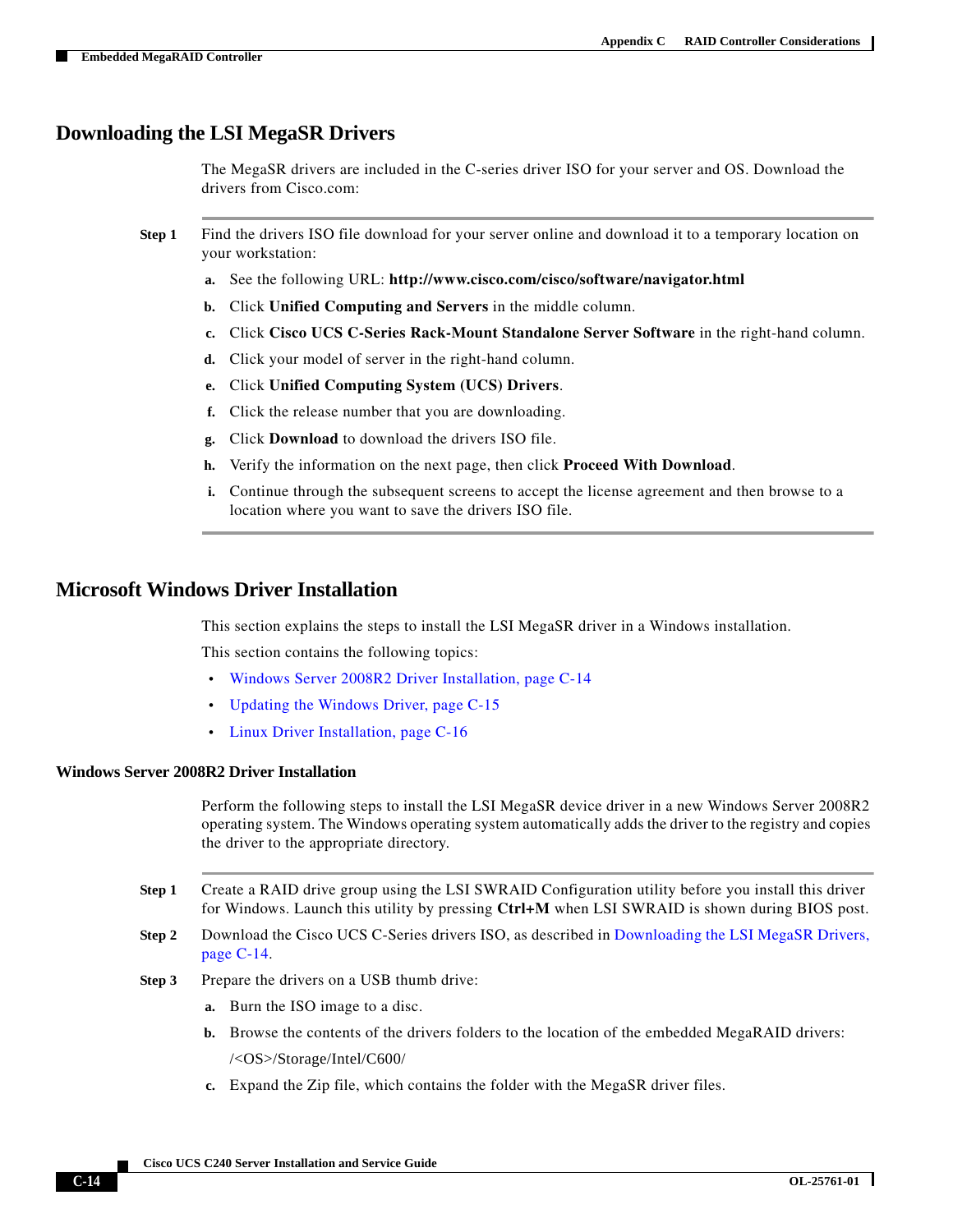- **d.** Copy the expanded folder to a USB thumb drive.
- **Step 4** Start the Windows driver installation using one of the following methods:
	- **•** To install from local media: Connect an external USB DVD drive to the server and then insert the first Windows install disc into the drive. Skip to [Step 6.](#page-14-1)
	- **•** To install from remote ISO: Log in to the server's CIMC interface and continue with the next step.
- **Step 5** Launch a Virtual KVM console window and select the **Virtual Media** tab.
	- **a.** Click **Add Image** and browse to select your remote Windows installation ISO file.
	- **b.** Select the check box in the Mapped column for the media that you just added, then wait for mapping to complete.
- <span id="page-14-1"></span>**Step 6** Power cycle the server.
- **Step 7** Press **F6** when you see the F6 prompt during bootup. The Boot Menu window opens.
- **Step 8** On the Boot Manager window, select the physical disc or virtual DVD and press **Enter**. The Windows installation begins when the image is booted.
- **Step 9** Press Enter when you see the prompt, "Press any key to boot from CD."
- **Step 10** Observe the Windows installation process and respond to prompts in the wizard as required for your preferences and company standards.
- **Step 11** When Windows prompts you with "Where do you want to install Windows," install the drivers for embedded MegaRAID:
	- **a.** Click **Load Driver**. You are prompted by a Load Driver dialog to select the driver to be installed.
	- **b.** Connect the USB thumb drive that you prepared in [Step 3](#page-13-3) to the target server.
	- **c.** On the Windows Load Driver dialog that you opened in Step a, click Browse.
	- **d.** Use the dialog to browse to the location of the drivers folder on the USB thumb drive, and click **OK**. Windows loads the drivers from the folder and when finished, the driver is listed under the prompt, "Select the driver to be installed."
	- **e.** Click **Next** to install the drivers.

#### <span id="page-14-0"></span>**Updating the Windows Driver**

Perform the following steps to update the LSI MegaSR driver for Windows or to install this driver on an existing system booted from a standard IDE drive.

- **Step 1** Click **Start**, point to **Settings**, and then click **Control Panel**.
- **Step 2** Double-click **System**, click the **Hardware** tab, and then click **Device Manager**. Device Manager starts.
- **Step 3** In Device Manager, double-click **SCSI and RAID Controllers**, right-click the device for which you are installing the driver, and then click **Properties**.
- **Step 4** On the Driver tab, click **Update Driver** to open the Update Device Driver wizard, and then follow the wizard instructions to update the driver.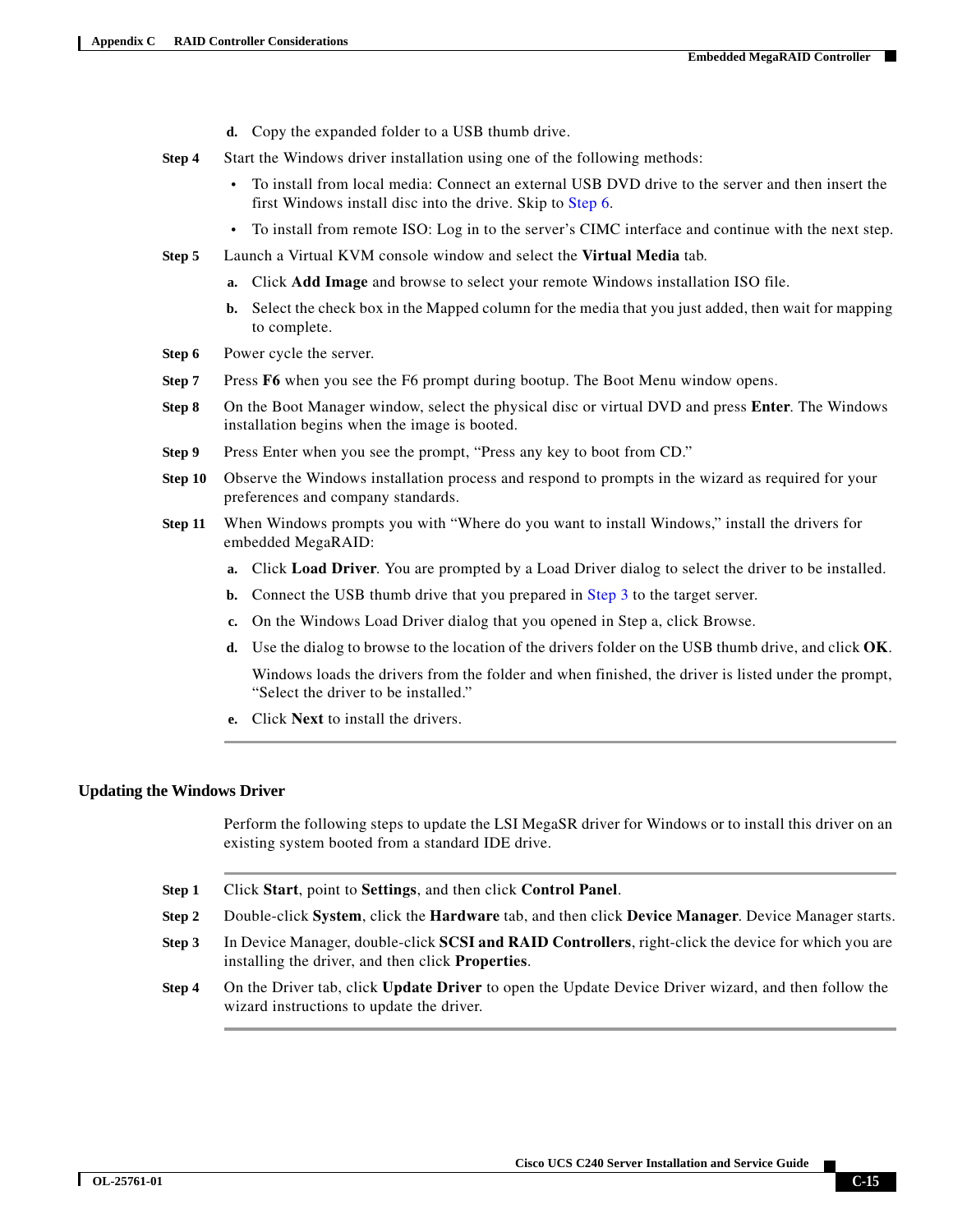#### <span id="page-15-0"></span>**Linux Driver Installation**

This section explains the steps to install the embedded MegaRAID device driver in a Red Hat Enterprise Linux installation or a SuSE Linux Enterprise Server installation.

This section contains the following topics:

- **•** [Obtaining the Driver Image File, page C-16](#page-15-1)
- **•** [Preparing Physical Installation Diskettes For Linux, page C-16](#page-15-2)
- **•** [Installing the Red Hat Linux Driver, page C-18](#page-17-0)
- **•** [Installing the SUSE Linux Enterprise Server Driver, page C-19](#page-18-0)

#### <span id="page-15-1"></span>**Obtaining the Driver Image File**

See [Downloading the LSI MegaSR Drivers, page C-14](#page-13-0) for instructions on obtaining the drivers. The Linux driver is offered in the form of dud-[*driver version*].img, which is the boot image for the embedded MegaRAID stack.

**Note** The LSI MegaSR drivers that Cisco provides for Red Hat Linux and SUSE Linux are for the original GA versions of those distributions. The drivers do not support updates to those OS kernels.

#### <span id="page-15-2"></span>**Preparing Physical Installation Diskettes For Linux**

This section describes how to prepare physical Linux installation diskettes from the driver image files, using either the Windows operating system or the Linux operating system.

**Note** Alternatively, you can mount the dud.img file as a virtual floppy disk, as described in the installation procedures.

#### **Preparing Physical Installation Diskettes With the Windows Operating System:**

Under Windows, you can use the RaWrite floppy image-writer utility to create disk images from image files. Perform the following steps to build installation diskettes.

- **Step 1** Download the Cisco UCS C-Series drivers ISO, as described in [Downloading the LSI MegaSR Drivers,](#page-13-0)  [page C-14](#page-13-0) and save it to your Windows system that has a diskette drive.
- **Step 2** Extract the dud.img file:
	- **a.** Burn the ISO image to a disc.
	- **b.** Browse the contents of the drivers folders to the location of the embedded MegaRAID drivers: /<OS>/Storage/Intel/C600/
	- **c.** Expand the Zip file, which contains the folder with the driver files.
- **Step 3** Copy the driver update disk image dud-[driver version].img and your file raw write.exe to a directory.



**Note** RaWrite is not included in the driver package.

**Step 4** If necessary, use this command to change the file name of the driver update disk to a name with fewer than eight characters: **copy dud-[***driver version***].img dud.img**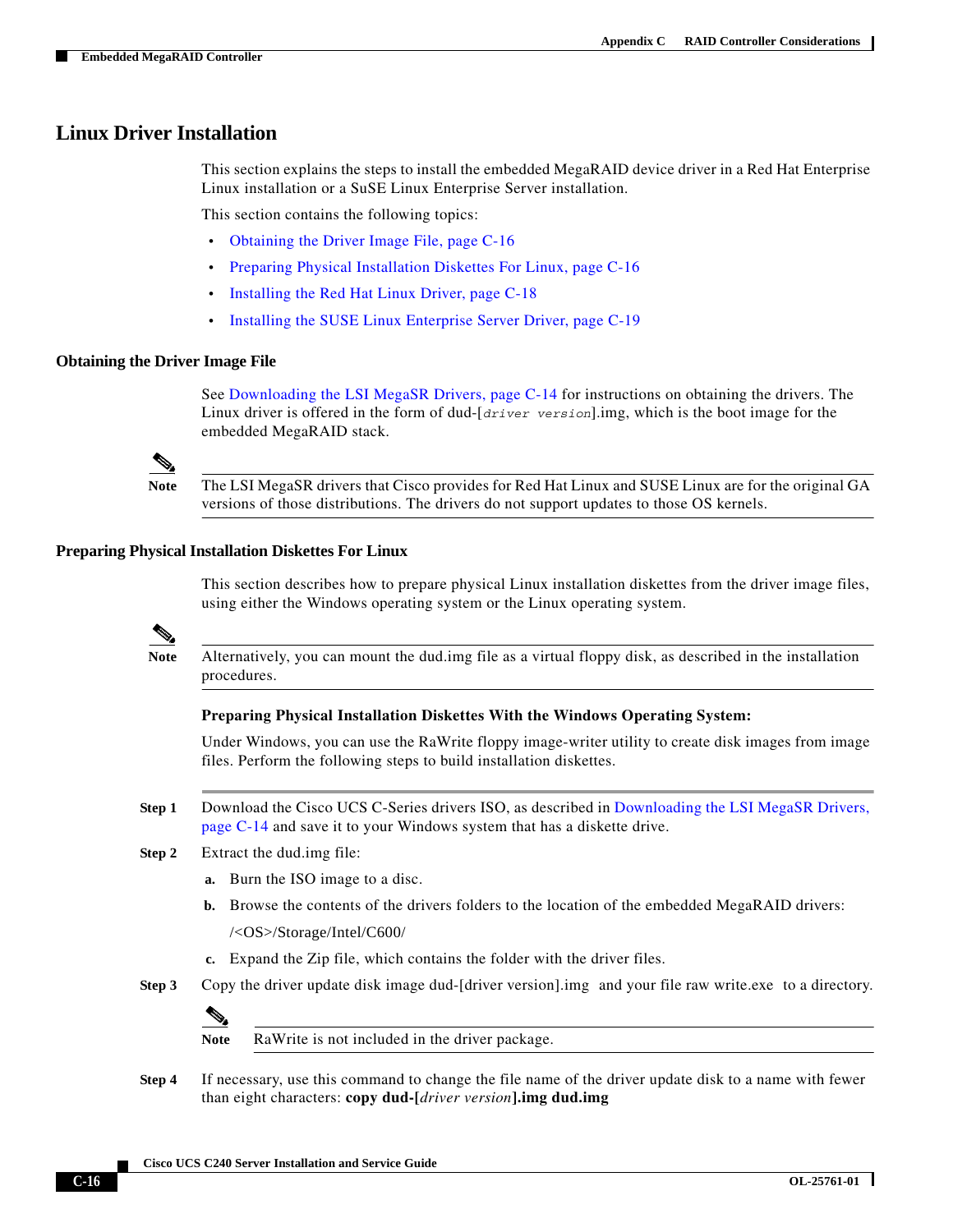- **Step 5** Open the DOS Command Prompt and navigate to the directory where raw write.exe is located.
- **Step 6** Type the following command to create the installation diskette: **raw write**
- **Step 7** Press **Enter**. You are prompted to enter the name of the boot image file.
- **Step 8** Type the following: **dud.img**
- **Step 9** Press **Enter**. You are prompted for the target diskette.
- **Step 10** Insert a floppy diskette into the floppy drive and type: **A:**
- **Step 11** Press **Enter**.
- **Step 12** Press **Enter** again to start copying the file to the diskette.
- **Step 13** After the command prompt returns and the floppy disk drive LED goes out, remove the diskette.
- **Step 14** Label the diskette with the image name.

#### **Preparing Installation Disks With a Linux Operating System:**

Under Red Hat Linux and SuSE Linux, you can use a driver diskette utility to create disk images from image files. Perform the following steps to create the driver update disk:

- **Step 1** Download the Cisco UCS C-Series drivers ISO, as described in [Downloading the LSI MegaSR Drivers,](#page-13-0)  [page C-14](#page-13-0) and save it to your Linux system that has a diskette drive.
- <span id="page-16-0"></span>**Step 2** Extract the dud.img file:
	- **a.** Burn the ISO image to a disc.
	- **b.** Browse the contents of the drivers folders to the location of the embedded MegaRAID drivers: /<OS>/Storage/Intel/C600/
	- **c.** Expand the Zip file, which contains the folder with the driver files.
- **Step 3** Copy the driver update disk image dud-[driver version].img to your Linux system.
- **Step 4** Insert a blank floppy diskette into the floppy drive.
- **Step 5** Confirm that the files are in the selected directory.
- **Step 6** Create the driver update diskette using the following command:

#### **dd if=dud-[***driver version***].img of=/dev/fd0**

- **Step 7** After the command prompt returns and the floppy disk drive LED goes out, remove the diskette.
- **Step 8** Label the diskette with the image name.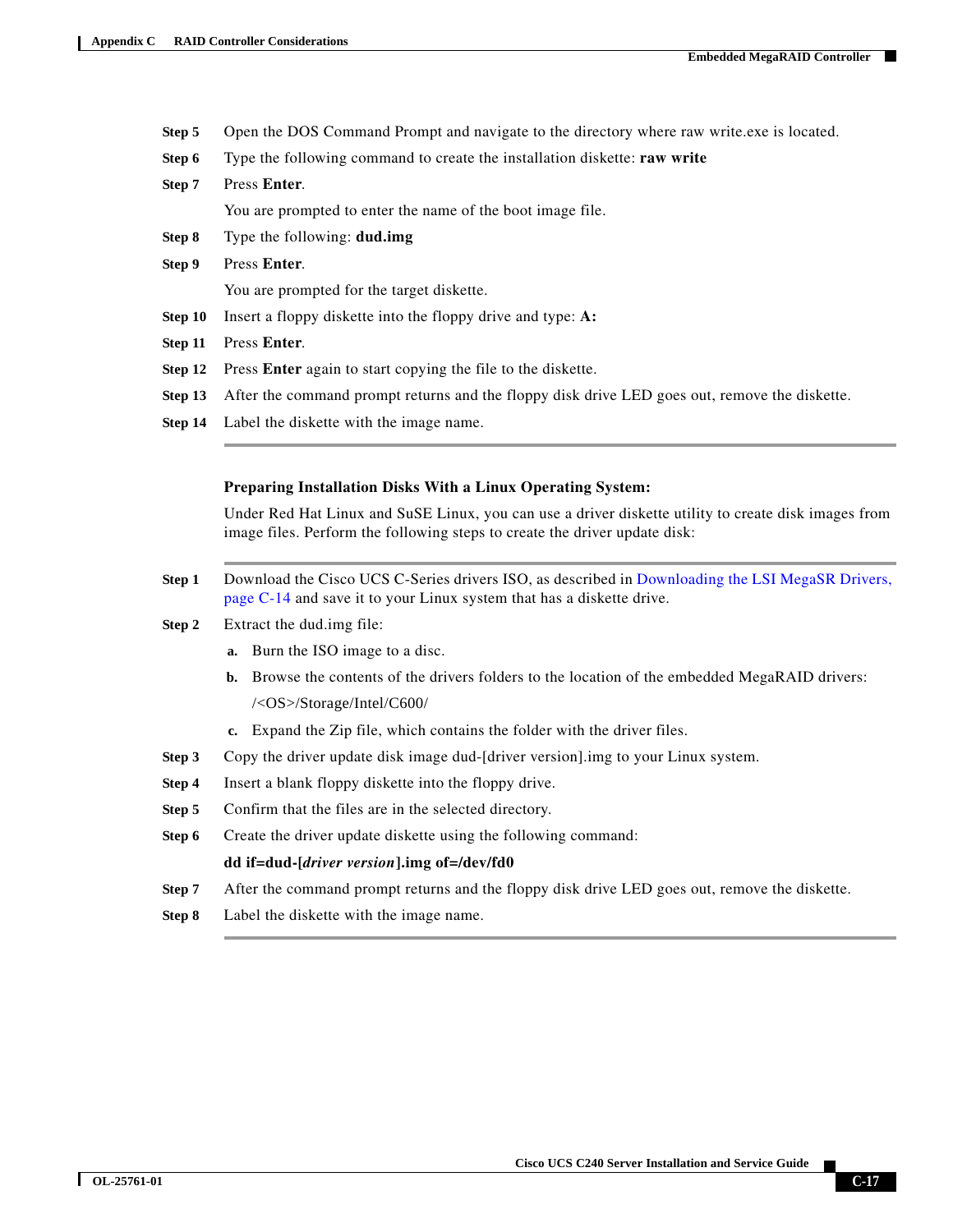#### <span id="page-17-0"></span>**Installing the Red Hat Linux Driver**

For the specific supported OS versions, see the [Hardware and Software Interoperability Matrix](http://www.cisco.com/en/US/products/ps10477/prod_technical_reference_list.html) for your server release.

This section describes the fresh installation of the Red Hat Enterprise Linux device driver on systems with the embedded MegaRAID stack.

- **Step 1** Create a RAID drive group using the LSI SWRAID Configuration utility before you install this driver for the OS. Launch this utility by pressing **Ctrl+M** when LSI SWRAID is shown during BIOS post.
- <span id="page-17-4"></span>**Step 2** Prepare the dud.img file using one of the following methods:
	- **•** To install from a physical diskette: Use one of the procedures in [Preparing Physical Installation](#page-15-2)  [Diskettes For Linux, page C-16.](#page-15-2) Then return to [Step 4](#page-17-1) of this procedure.
	- **•** To install from a virtual floppy disk: Download and save the Cisco UCS C-Series drivers ISO, as described in [Downloading the LSI MegaSR Drivers, page C-14](#page-13-0). Then continue with the next step.
- **Step 3** Extract the dud.img file:
	- **a.** Burn the ISO image to a disc.
	- **b.** Browse the contents of the drivers folders to the location of the embedded MegaRAID drivers: /<OS>/Storage/Intel/C600/
	- **c.** Copy the dud-<*driver version*>.img file to a temporary location on your workstation.
- <span id="page-17-1"></span>**Step 4** Start the Linux driver installation using one of the following methods:
	- **•** To install from local media: Connect an external USB DVD drive to the server and then insert the first RHEL install disc into the drive. Then continue with [Step 6](#page-17-2).
	- **•** To install from remote ISO: Log in to the server's CIMC interface. Then continue with the next step.
- <span id="page-17-3"></span>**Step 5** Launch a Virtual KVM console window and select the **Virtual Media** tab.
	- **a.** Click **Add Image** and browse to select your remote RHEL installation ISO file.
	- **b.** Click **Add Image** again and browse to select your dud.img file.
	- **c.** Select the check boxes in the Mapped column for the media that you just added, then wait for mapping to complete.
- <span id="page-17-2"></span>**Step 6** Power cycle the server.
- **Step 7** Press **F6** when you see the F6 prompt during bootup. The Boot Menu window opens.
- **Step 8** On the Boot Manager window, select the physical disc or virtual DVD and press **Enter**.

The RHEL installation begins when the image is booted.

- **Step 9** Type one of the following commands at the boot prompt:
	- **•** For RHEL 5.*x* (32- and 64-bit), type: **Linux dd blacklist=isci blacklist=ahci noprobe=<ata***drive number***>**
	- **•** For RHEL 6.*x* (32- and 64-bit), type: **Linux dd blacklist=isci blacklist=ahci nodmraid noprobe=<ata***drive number***>**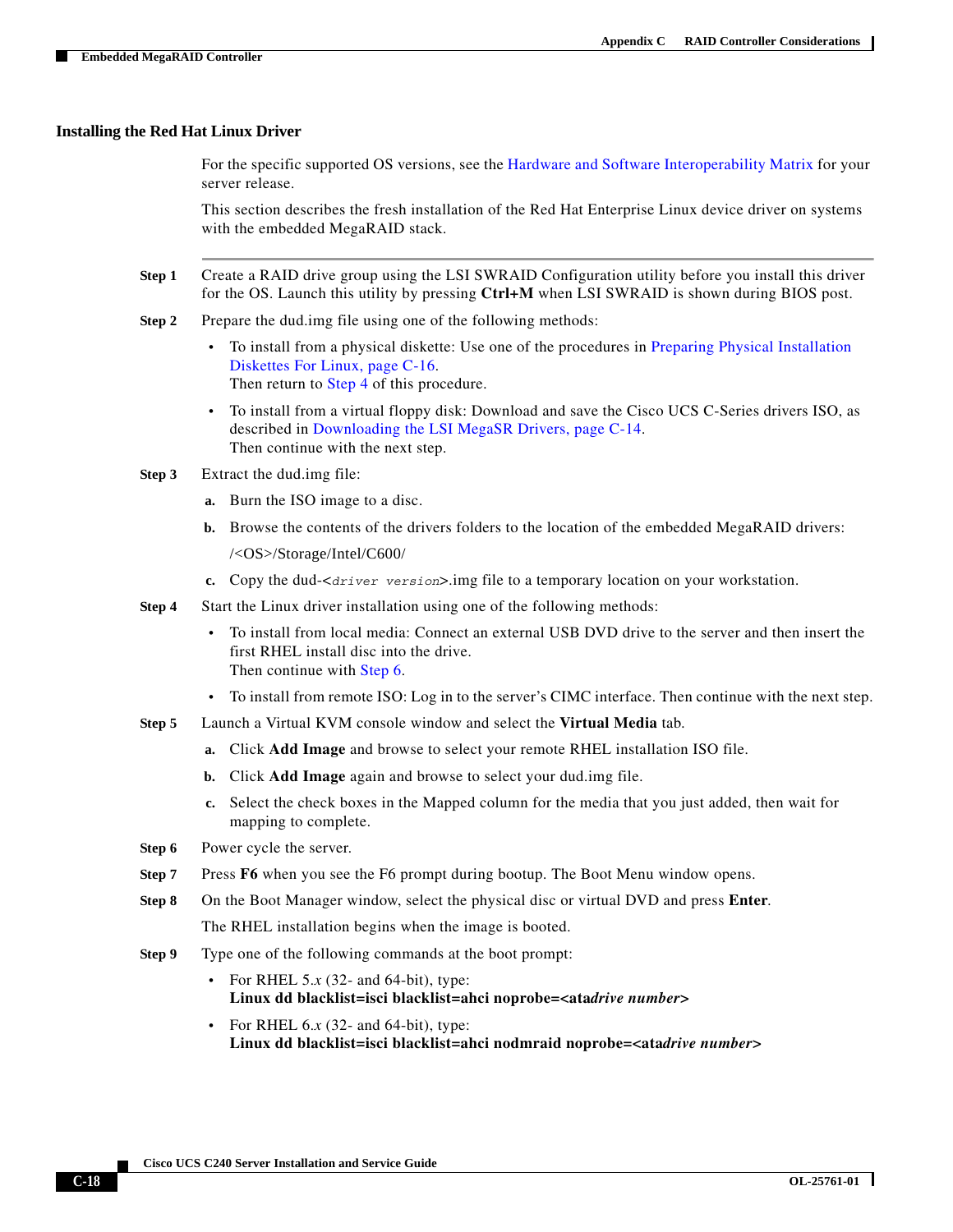### **Note** The **noprobe** values depend on the number of drives. For example, to install RHEL 5.7 on a RAID 5 configuration with three drives, enter: **Linux dd blacklist=isci blacklist=ahci noprobe=ata1 noprobe=ata2 noprobe=ata3**

**Step 10** Press Enter.

The prompt asks whether you have a driver disk.

- **Step 11** Use the arrow key to select **Yes**, and then press **Enter**.
- **Step 12** Select **fd0** to indicate that you have a floppy diskette with the driver on it.
- **Step 13** Do one of the following actions:
	- If you prepared the IMG file on a physical diskette in [Step 2](#page-16-0): Connect an external USB diskette drive to the target server and then insert the diskette in the A:/ drive and press **Enter**.
	- If you mapped the IMG file as a virtual floppy in [Step 5:](#page-17-3) Select the location of the virtual floppy.

The installer locates and loads the driver for your device. The following message appears: Loading megasr driver...

- **Step 14** Follow the Red Hat Linux installation procedure to complete the installation.
- **Step 15** Reboot the system.

#### <span id="page-18-0"></span>**Installing the SUSE Linux Enterprise Server Driver**

For the specific supported OS versions, see the [Hardware and Software Interoperability Matrix](http://www.cisco.com/en/US/products/ps10477/prod_technical_reference_list.html) for your server release.

This section describes the installation of the SuSE Linux Enterprise Server driver on a system with the embedded MegaRAID stack.

Us e the following procedure to install the SLES drivers.

- **Step 1** Create a RAID drive group using the LSI SWRAID Configuration utility before you install this driver for the OS. Launch this utility by pressing **Ctrl+M** when LSI SWRAID is shown during BIOS post.
- **Step 2** Prepare the dud.img file using one of the following methods:
	- **•** To install from a physical diskette: Use one of the procedures in [Preparing Physical Installation](#page-15-2)  [Diskettes For Linux, page C-16](#page-15-2). Then return to [Step 4](#page-17-1) of this procedure.
	- **•** To install from a virtual floppy disk: Download and save the Cisco UCS C-Series drivers ISO, as described in [Downloading the LSI MegaSR Drivers, page C-14.](#page-13-0) Then continue with the next step.

#### **Step 3** Extract the dud.img file:

- **a.** Burn the ISO image to a disc.
- **b.** Browse the contents of the drivers folders to the location of the embedded MegaRAID drivers: /<OS>/Storage/Intel/C600/
- **c.** Copy the dud-<*driver version*>.img file to a temporary location on your workstation.
- **Step 4** Start the Linux driver installation using one of the following methods:

Г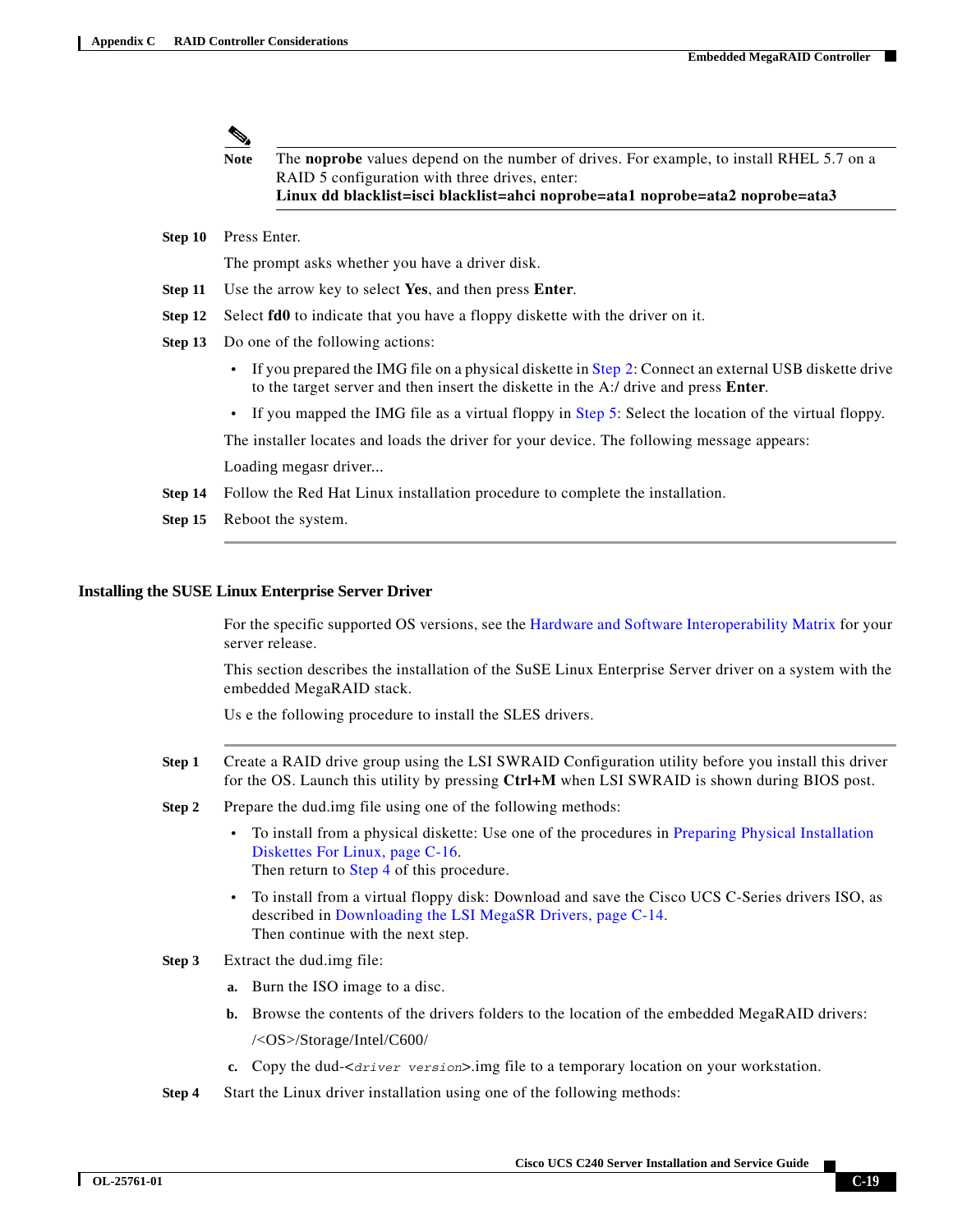- **•** To install from local media: Connect an external USB DVD drive to the server and then insert the first RHEL install disc into the drive. Skip to [Step 6](#page-19-0).
- **•** To install from remote ISO: Log in to the server's CIMC interface and continue with the next step.
- <span id="page-19-1"></span>**Step 5** Launch a Virtual KVM console window and select the **Virtual Media** tab.
	- **a.** Click **Add Image** and browse to select your remote RHEL installation ISO file.
	- **b.** Click **Add Image** again and browse to select your dud.img file.
	- **c.** Select the check box in the Mapped column for the media that you just added, then wait for mapping to complete.
- <span id="page-19-0"></span>**Step 6** Power cycle the server.
- **Step 7** Press **F6** when you see the F6 prompt during bootup. The Boot Menu window opens.
- **Step 8** On the Boot Manager window, select the physical disc or virtual DVD and press **Enter**. The SLES installation begins when the image is booted.
- **Step 9** When the first SLES screen appears, select **Installation** on the menu.
- **Step 10** Type one of the following in the Boot Options field:
	- **•** For SLES 11 and SLES 11 SP1 (32- and 64-bit), type: **brokenmodules=ahci**
	- **•** For SLES 11 SP2 (32-and 64-bit), type: **brokenmodules=ahci brokenmodules=isci**
- **Step 11** Press **F6** for the driver and select **Yes**.
- **Step 12** Do one of the following actions:
	- If you prepared the IMG file on a physical diskette in [Step 2:](#page-17-4) Connect an external USB diskette drive to the target server and then insert the diskette in the A:/ drive and press **Enter**.
	- **•** If you mapped the IMG file as a virtual floppy in [Step 5](#page-19-1): Select the location of the virtual floppy.

"Yes" appears under the F6 Driver heading.

- **Step 13** Press **Enter** to select Installation.
- **Step 14** Press **OK**.

The following message appears: LSI Soft RAID Driver Updates added.

- **Step 15** At the menu, select the driver update medium and press the **Back** button.
- **Step 16** Continue and complete the installation process by following the prompts.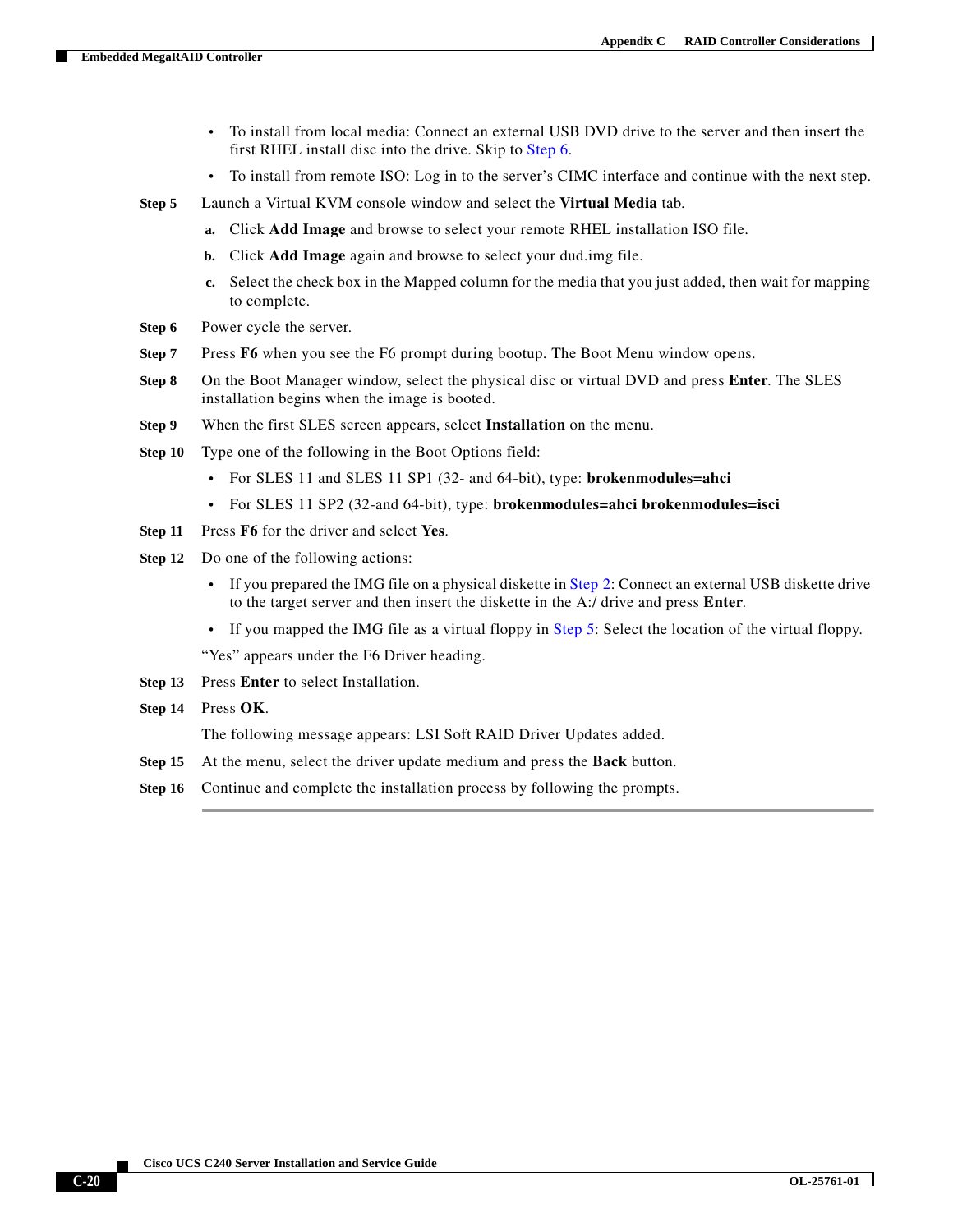# <span id="page-20-0"></span>**RAID Controller Cabling**

This section includes the following topics:

- **•** [Cable Routing, page C-21](#page-20-1)
- **•** [Cisco UCS C240 Server Cabling Instructions, page C-22](#page-21-0)

### <span id="page-20-1"></span>**Cable Routing**

The RAID controller connectors in this server are shown in [Figure C-2.](#page-20-2) The red line indicates the recommended cable routing path from the backplane to the possible controller locations.

SAS2 SAS1 FAN1 FAN2 FAN3 FAN4 FAN5 FAN6 CPU1 CPU !  $S/I.S1$ SAS2 Riser 1 Riser 2 SAS2 SAS1 1 (2) (3) (4) (5  $6^{\degree}$ 331847 3 **1** Drive backplane (Only the SFF 16-drive option uses direct connection to the backplane.) **4** Embedded RAID connectors on motherboard **2** Expander (Only the SFF 24-drive and LFF 12-drive options require the expander.) **5** Mezzanine card SAS connectors (if present) **3** RAID backup unit mounting locations on removable air baffle (not shown) **6** PCIe risers for LSI MegaRAID cards

#### <span id="page-20-2"></span>*Figure C-2 RAID Controller Connectors*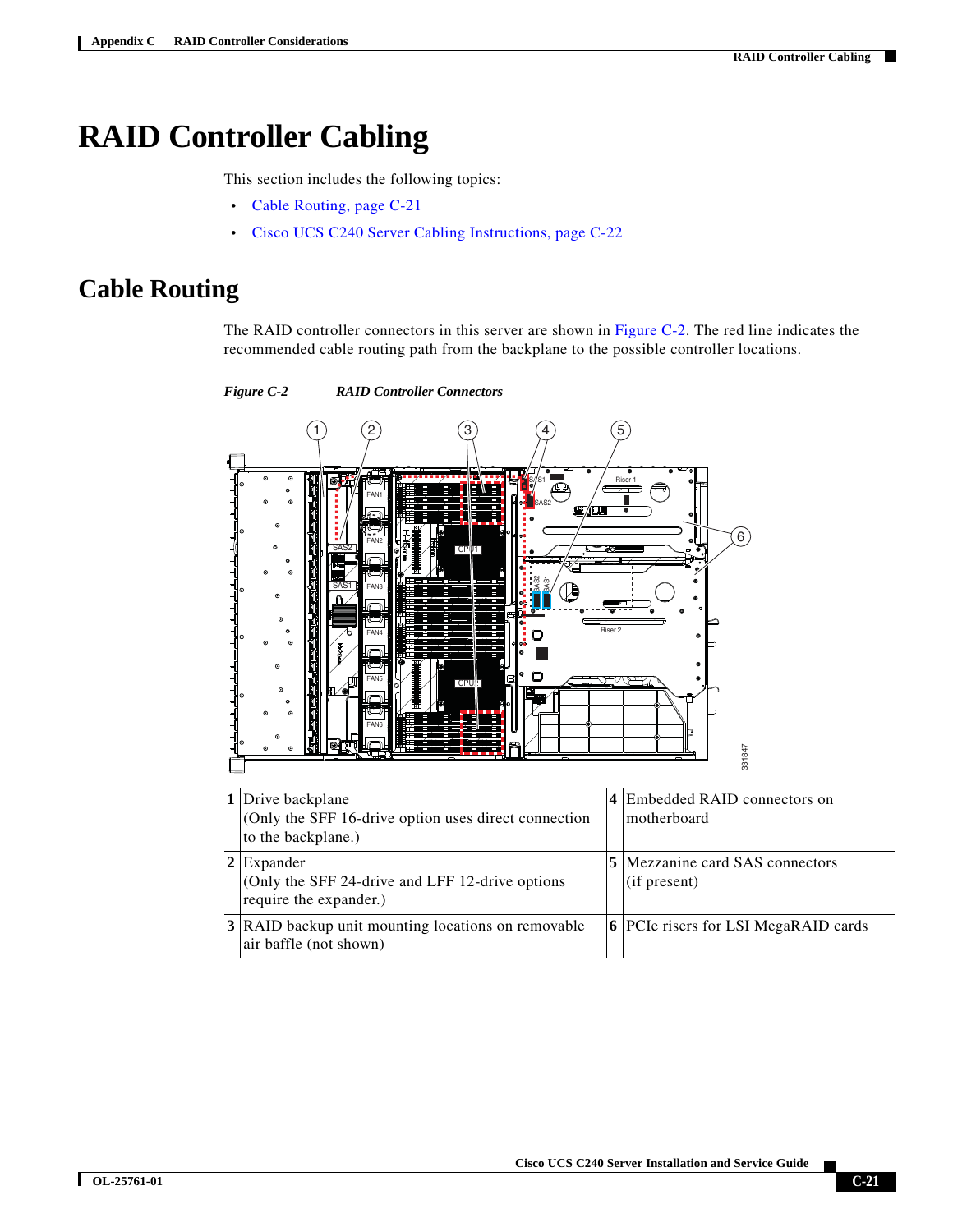### <span id="page-21-0"></span>**Cisco UCS C240 Server Cabling Instructions**

This section contains the following topics:

- **•** [Backplane and Expander Options, page C-22](#page-21-1)
- **•** [SFF 24-Drive Backplane With Expander Cabling, page C-22](#page-21-2)
- **•** [SFF 16-Drive Backplane, No Expander, page C-23](#page-22-0)
- **•** [LFF 12-Drive Backplane With Expander, page C-24](#page-23-0)

#### <span id="page-21-1"></span>**Backplane and Expander Options**

The server is orderable in three different versions, each with one of three different front panel/backplane configurations:

- **•** Cisco UCS C240 (small form-factor (SFF) drives, with 24-drive backplane and expander). Holds up to twenty-four 2.5-inch hard drives or solid state drives.
- **•** Cisco UCS C240 (small form-factor (SFF) drives, with 16-drive backplane, no expander). Holds up to sixteen 2.5-inch hard drives or solid state drives.
- **•** Cisco UCS C240 (large form-factor (LFF) drives, with 12-drive backplane and expander). Holds up to twelve 3.5-inch hard drives.

**Note** The SAS expander is required for the SFF 24-drive option and the LFF 12-drive option. The SFF 16-drive option does not use the SAS expander.



**Note** This server supports up to two PCIe-style RAID controllers. However, do not mix controller types in the server.



**Note** The embedded RAID option is available only with the SFF 16-drive backplane. It does not operate through an expander.

#### <span id="page-21-2"></span>**SFF 24-Drive Backplane With Expander Cabling**

The cable connections required for each type of controller are as follows:

#### **Mezzanine-Style Card**

This option can control up to 16 drives.

The required UCSC-CABLE6 cable kit has two cables. Cable 1 controls drives 1–8 and cable 2 controls drives 9–16.

- **1.** Connect cable 1 from connector SAS1 on the card to the SAS1 connector on the expander.
- **2.** Connect cable 2 from connector SAS2 on the card to the SAS2 connector on the expander.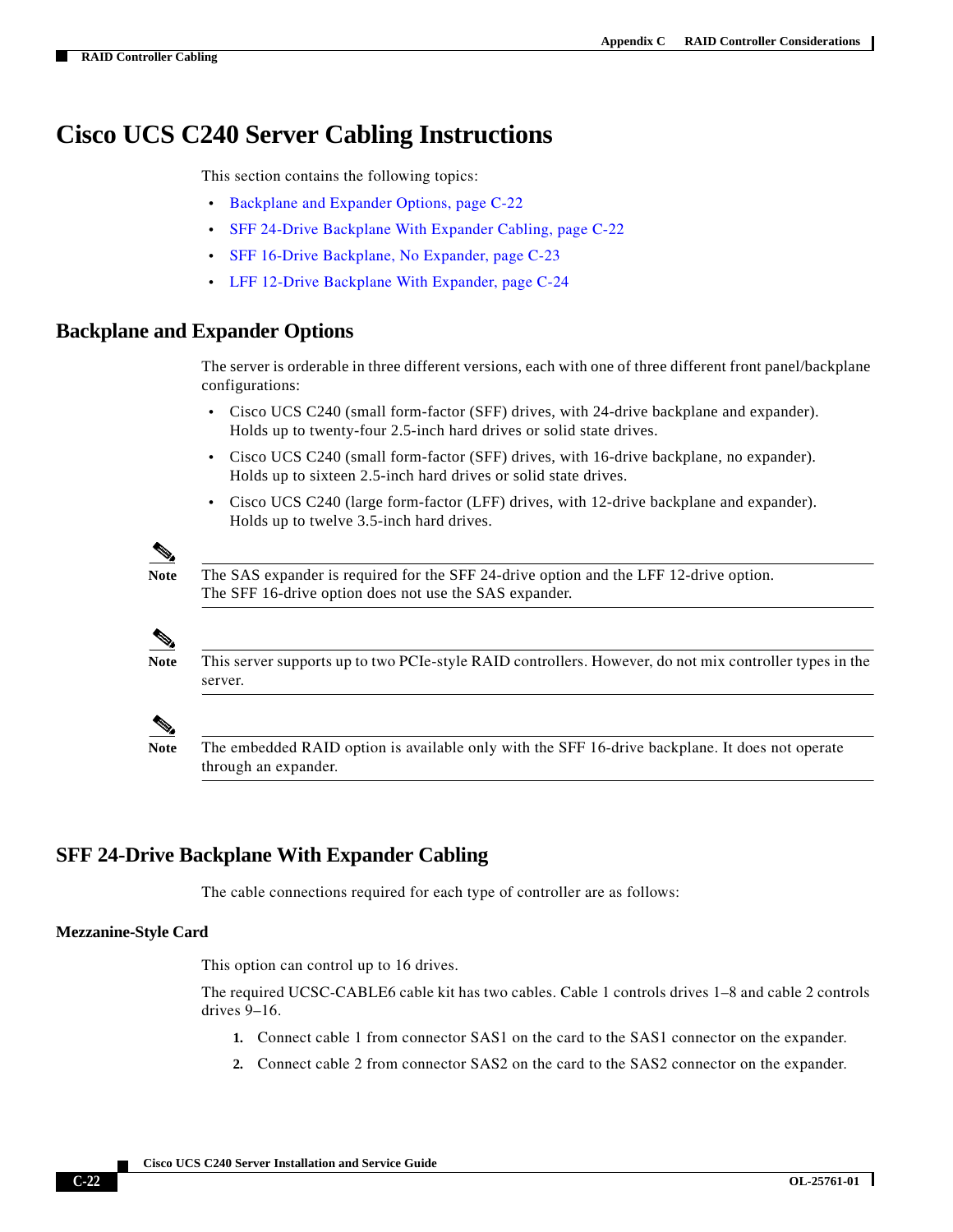#### **PCIe-Style Card**

This option can control up to 24 drives.

The required UCSC-CABLE6 cable kit has two cables. Cable 1 controls drives 1–12 and cable 2 controls drives 13–24.

- **1.** Connect cable 1 from connector SAS1 on the card to the SAS1 connector on the expander.
- **2.** Connect cable 2 from connector SAS2 on the card to the SAS2 connector on the expander.

#### <span id="page-22-0"></span>**SFF 16-Drive Backplane, No Expander**

The SFF 16-drive option does not use a SAS expander, so connections from the controller are made directly to the backplane. The cable connections required for each type of controller are as follows:

#### **Embedded RAID**

This option can control up to eight drives.

The required UCSC-CABLE2 cable kit has four cables. Cable 1 controls drives 1–4 and cable 2 controls drives 5–8. (With this embedded RAID option, only two of the four cables in the kit are used.)

- **1.** Connect cable 1 from connector SASPORT 1 on the motherboard to the SAS1 connector on the backplane.
- **2.** Connect cable 2 from connector SASPORT 2 on the motherboard to the SAS2 connector on the backplane.

#### **Mezzanine-Style Card**

This option can control up to 8 drives.

The required UCSC-CABLE2 cable kit has four cables. Cable 1 controls drives 1–4 and cable 2 controls drives 5–8.

- **1.** Connect cable 1 from the card connector SAS1 to the SAS1 connector on the backplane.
- **2.** Connect cable 2 from the card connector SAS2 to the SAS2 connector on the backplane.

#### **PCIe-Style Card**

This option can control up to 8 drives with one controller; you can control up to 16 drives with two identical PCIe-style controllers and the four cables that are included in the UCSC-CABLE2 kit.

The required UCSC-CABLE2 cable kit has four cables.

- **•** Cable 1 controls drives 1–4 and cable 2 controls drives 5–8.
- **•** With a second PCIe-style controller in the server, cable 3 controls drives 9–12 and cable 4 controls drives 13–16.

Make the following connections to your first controller card to control up to eight drives:

- **1.** Connect cable 1 from the first card SAS1 connector to the SAS1 connector on the backplane.
- **2.** Connect cable 2 from the first card SAS2 connector to the SAS2 connector on the backplane.

Make the following connections to your second controller card to control 9 to 16 drives:

- **1.** Connect cable 1 from the second card SAS1 connector to the SAS3 connector on the backplane.
- **2.** Connect cable 2 from the second card SAS2 connector to the SAS4 connector on the backplane.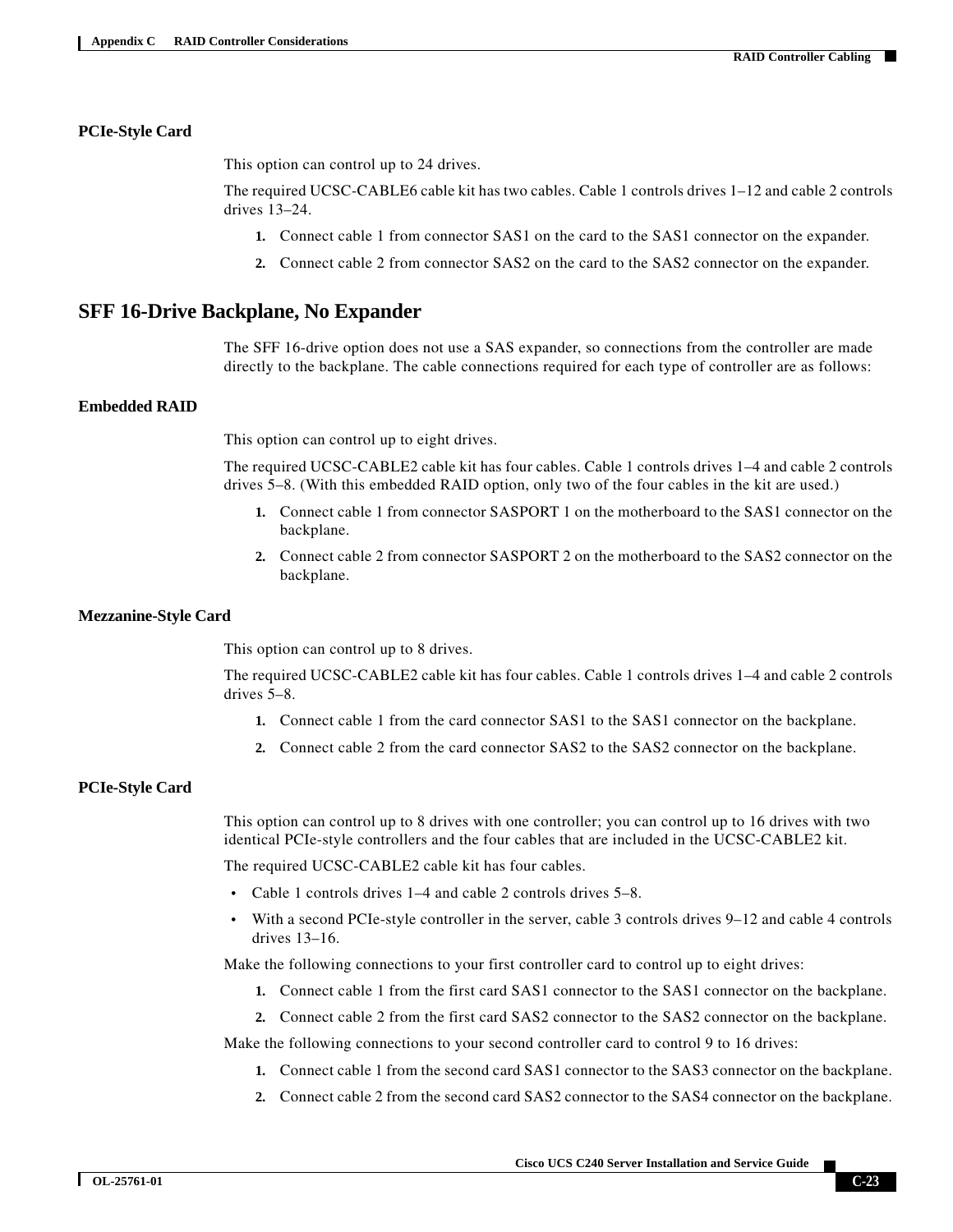### <span id="page-23-0"></span>**LFF 12-Drive Backplane With Expander**

#### **Mezzanine-Style Card**

This option can control up to 12 drives.

The required UCSC-CABLE4 cable kit has two cables. Cable 1 controls drives 1–6 and cable 2 controls drives 7–12.

- **1.** Connect cable 1 from connector SAS1 on the card to the SAS1 connector on the expander.
- **2.** Connect cable 2 from connector SAS2 on the card to the SAS2 connector on the expander.

#### **PCIe-Style Card**

This option can control up to 12 drives.

The required UCSC-CABLE4 cable kit has two cables. Cable 1 controls drives 1–6 and cable 2 controls drives 7–12.

- **1.** Connect cable 1 from connector SAS1 on the card to the SAS1 connector on the expander.
- **2.** Connect cable 2 from connector SAS2 on the card to the SAS2 connector on the expander.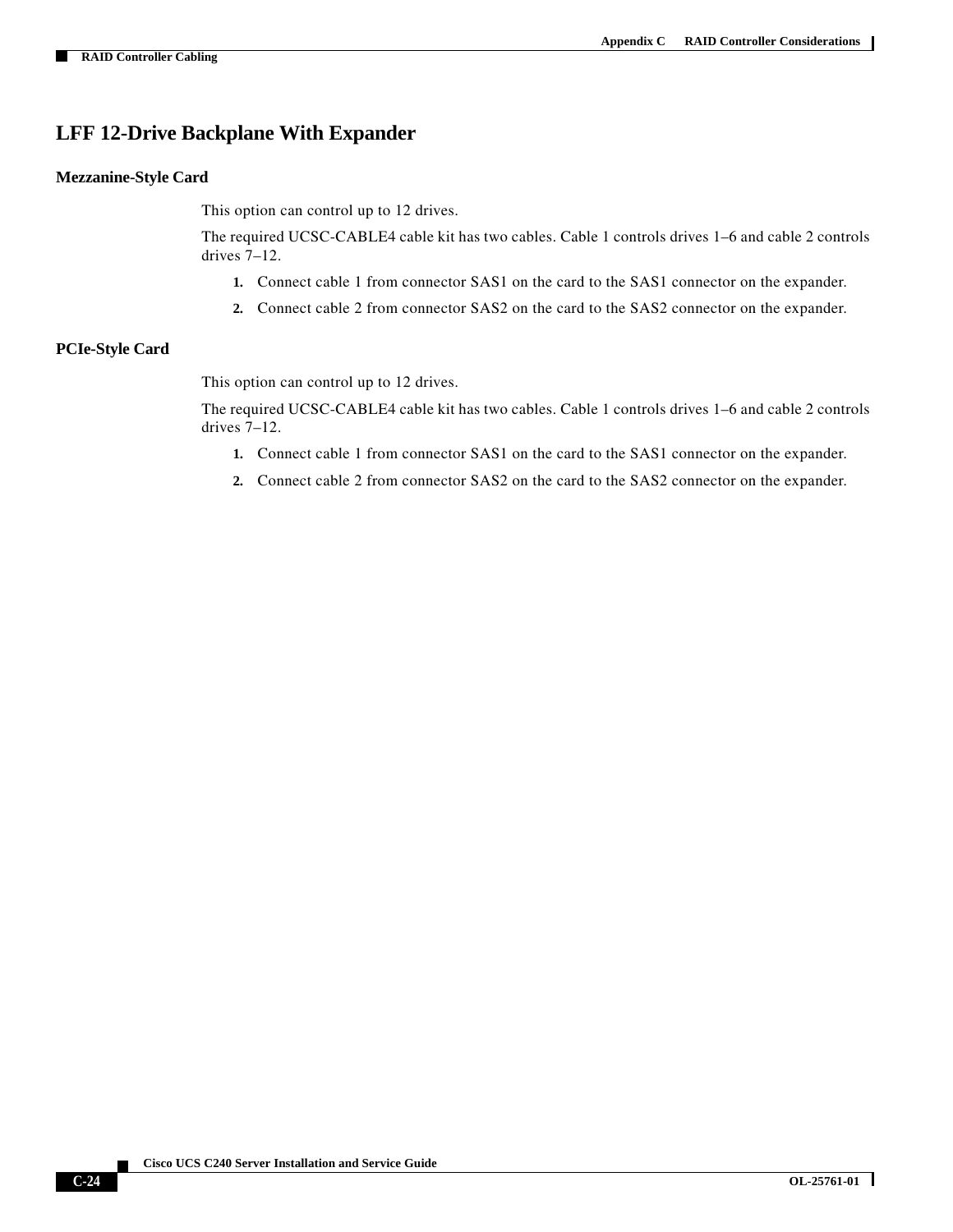# <span id="page-24-0"></span>**Restoring RAID Configuration After Replacing a RAID Controller**

When you replace a RAID controller, the RAID configuration that is stored in the controller is lost. Use the following procedure to restore your RAID configuration to your new RAID controller.

- **Step 1** Replace your RAID controller. See Replacing a PCIe Card, page 3-40.
- **Step 2** If this was a full chassis swap, replace all drives into the drive bays, in the same order that they were installed in the old chassis.
- **Step 3** Reboot the server and watch for the prompt to press F.

Note For newer RAID controllers, you are not prompted to press F. Instead, the RAID configuration is imported automatically. In this case, skip to [Step 6](#page-24-1).

**Step 4** Press **F** when you see the following on-screen prompt:

Foreign configuration(s) found on adapter. Press any key to continue or 'C' load the configuration utility, or 'F' to import foreign configuration(s) and continue.

**Step 5** Press any key (other than C) to continue when you see the following on-screen prompt:

All of the disks from your previous configuration are gone. If this is an unexpected message, then please power of your system and check your cables to ensure all disks are present. Press any key to continue, or 'C' to load the configuration utility.

- <span id="page-24-1"></span>**Step 6** Watch the subsequent screens for confirmation that your RAID configuration was imported correctly.
	- If you see the following message, your configuration was successfully imported. The LSI virtual drive is also listed among the storage devices.

*N* Virtual Drive(s) found on host adapter.

**•** If you see the following message, your configuration was not imported. This can happen if you do not press F quickly enough when prompted. In this case, reboot the server and try the import operation again wen you are prompted to press F.

0 Virtual Drive(s) found on host adapter.

Г